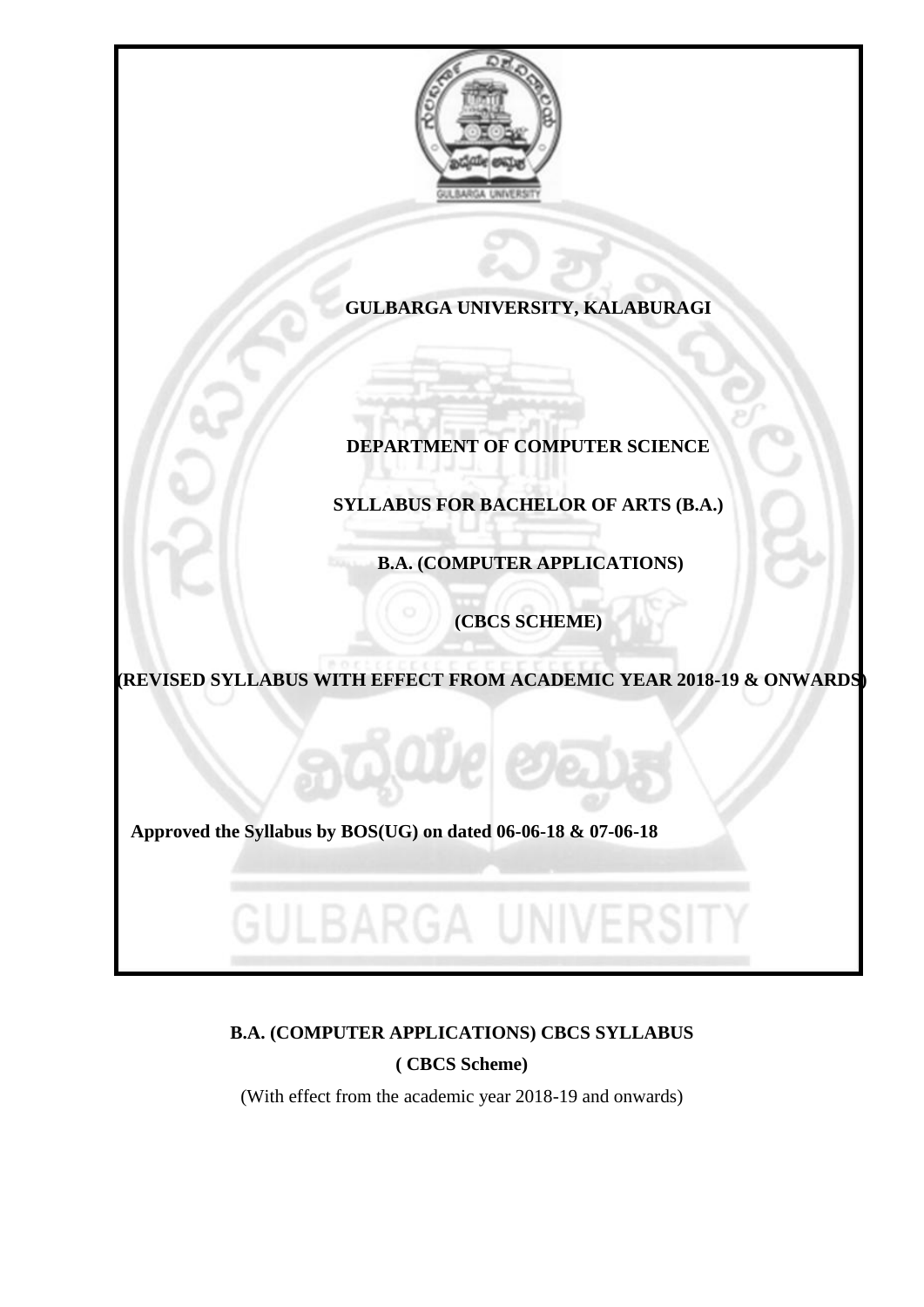### **GULBARGA UNIVERSITY KALABURAGI ANNEXURE-7 SCHEME OF STUDY AND EXAMINATION FOR B.A IN COMPUTER APPLICATIONS UNDER CBCS SCHEME W.E.F. ACADEMIC YEAR 2018-19 AND ONWARDS**

| Paper<br>Code                    | CBCS SCHEME W.E.F. ACADEMIC YEAR 2018-19 AND ONWARDS<br><b>Title of the Course</b> |                     | <b>Marks</b> |              | Duration of<br>Theory /<br><b>Practical</b><br>Exam. Hrs. |                          |                          | <b>Teaching Hours/Week</b> | <b>Credits</b> |
|----------------------------------|------------------------------------------------------------------------------------|---------------------|--------------|--------------|-----------------------------------------------------------|--------------------------|--------------------------|----------------------------|----------------|
|                                  |                                                                                    | <b>Seme</b><br>ster | IA           | <b>Total</b> |                                                           | L                        | T                        | $\mathbf P$                |                |
|                                  |                                                                                    |                     |              |              | FIRST SEMESTER 2018-19 & ONWARDS                          |                          |                          |                            |                |
| AECC-1a                          | Kannada/MIL-1                                                                      | 80                  | 20           | 100          | 3 Hrs                                                     | 3                        | $\overline{\phantom{a}}$ | $\overline{\phantom{a}}$   | 3              |
| AECC-1b                          | English-1                                                                          | 80                  | 20           | 100          | 3 Hrs                                                     | 3                        | $\overline{\phantom{a}}$ | ä,                         | 3              |
| AECC-1c                          | <b>Environmental Studies</b>                                                       | 40                  | 10           | 50           | 2 Hrs                                                     | 2                        | $\overline{\phantom{a}}$ | ä,                         | $\overline{2}$ |
| $DSC-1A$                         |                                                                                    | 80                  | 20           | 100          | 3 Hrs                                                     | 5                        | $\mathbf{1}$             | ä,                         | 6              |
| DSC-2A                           |                                                                                    | 80                  | 20           | 100          | 3 Hrs                                                     | 5                        | $\mathbf{1}$             | ä,                         | 6              |
| DSC-3A                           | <b>Information Technology</b>                                                      | 80                  | 20           | 100          | 3 Hrs                                                     | $\overline{4}$           | ÷,                       | $\overline{a}$             | $\overline{4}$ |
| <b>PRACTICALS</b>                |                                                                                    |                     |              |              |                                                           |                          |                          |                            |                |
| DSC-3A                           | Practical-I:Information Technology Lab                                             | 40                  | 10           | 50           | 2 Hrs                                                     | $\frac{1}{2}$            | $\overline{\phantom{a}}$ | 4                          | $\sqrt{2}$     |
|                                  | TOTAL MARKS FOR FIRST SEMESTER                                                     |                     |              | 600          |                                                           |                          |                          |                            | 26             |
|                                  | SECOND SEMESTER 2018-19 & ONWARDS                                                  |                     |              |              |                                                           |                          |                          |                            |                |
| AECC-2a                          | Kannada/MIL-1                                                                      | 80                  | 20           | 100          | 3 Hrs                                                     | 3                        | $\overline{\phantom{a}}$ | L,                         | 3              |
| AECC-2b                          | English-1                                                                          | 80                  | 20           | 100          | 3 Hrs                                                     | 3                        | $\overline{\phantom{a}}$ | $\overline{\phantom{a}}$   | 3              |
| AECC-2c                          | Indian Constitution                                                                | 40                  | 10           | 50           | 2 Hrs                                                     | $\overline{c}$           | $\blacksquare$           | $\overline{\phantom{a}}$   | $\overline{2}$ |
| $DSC-1B$                         |                                                                                    | 80                  | 20           | 100          | 3 Hrs                                                     | 5                        | $\mathbf{1}$             | $\overline{\phantom{a}}$   | 6              |
| $DSC-2B$                         |                                                                                    | 80                  | 20           | 100          | 3 Hrs                                                     | 5                        | $\mathbf{1}$             | $\overline{a}$             | 6              |
| $DSC-3B$                         | <b>Office Automation Tools</b>                                                     | 80                  | 20           | 100          | 3 Hrs                                                     | 4                        | $\overline{\phantom{a}}$ | $\overline{\phantom{a}}$   | 4              |
| <b>PRACTICALS</b>                |                                                                                    |                     |              |              |                                                           |                          |                          |                            |                |
| $DSC-3B$                         | Practical-II: Office Automation Tools Lab                                          | 40                  | 10           | 50           | 2 Hrs                                                     | ä,                       | ÷,                       | 4                          | $\mathbf{2}$   |
|                                  | TOTAL MARKS FOR SECOND SEMESTER                                                    |                     |              | 600          |                                                           |                          |                          |                            | 26             |
| THIRD SEMESTER 2019-20 & ONWARDS |                                                                                    |                     |              |              |                                                           |                          |                          |                            |                |
| AECC-3a                          | Kannada/MIL-1                                                                      | 80                  | $20\,$       | 100          | 3 Hrs                                                     | $\mathfrak{Z}$           | $\overline{\phantom{a}}$ | $\overline{\phantom{a}}$   | 3              |
| AECC-3b                          | English-1                                                                          | 80                  | 20           | 100          | 3 Hrs                                                     | $\mathfrak{Z}$           | $\blacksquare$           | $\overline{\phantom{a}}$   | 3              |
| $GE-1$                           | <b>Computer Fundamentals</b>                                                       | 40                  | 10           | 50           | 2 Hrs                                                     | $\overline{c}$           | $\overline{\phantom{a}}$ | $\overline{\phantom{a}}$   | 2              |
| $DSC-1C$                         |                                                                                    | 80                  | 20           | 100          | 3 Hrs                                                     | 5                        | $\mathbf{1}$             | $\overline{\phantom{a}}$   | 6              |
| DSC-2C                           |                                                                                    | 80                  | 20           | 100          | 3 Hrs                                                     | 5 <sup>5</sup>           | $\mathbf{1}$             | $\overline{\phantom{a}}$   | 6              |
| $_{\mathrm{DSC}\text{-}3C}$      | Problem Solving using C                                                            | 80                  | 20           | 100          | 3 Hrs                                                     | $\overline{4}$           | $\overline{\phantom{a}}$ | $\overline{\phantom{a}}$   | $\overline{4}$ |
| <b>PRACTICALS</b>                |                                                                                    |                     |              |              |                                                           |                          |                          |                            |                |
| $DSC-3C$                         | Practical-III: Problem Solving using C<br>Lab                                      | 40                  | 10           | 50           | 2 Hrs                                                     | $\overline{\phantom{a}}$ | $\overline{\phantom{a}}$ | $\overline{4}$             | 2              |
| TOTAL MARKS FOR THIRD SEMESTER   |                                                                                    |                     |              | 600          |                                                           |                          |                          |                            | 26             |
|                                  |                                                                                    |                     |              |              |                                                           |                          |                          |                            |                |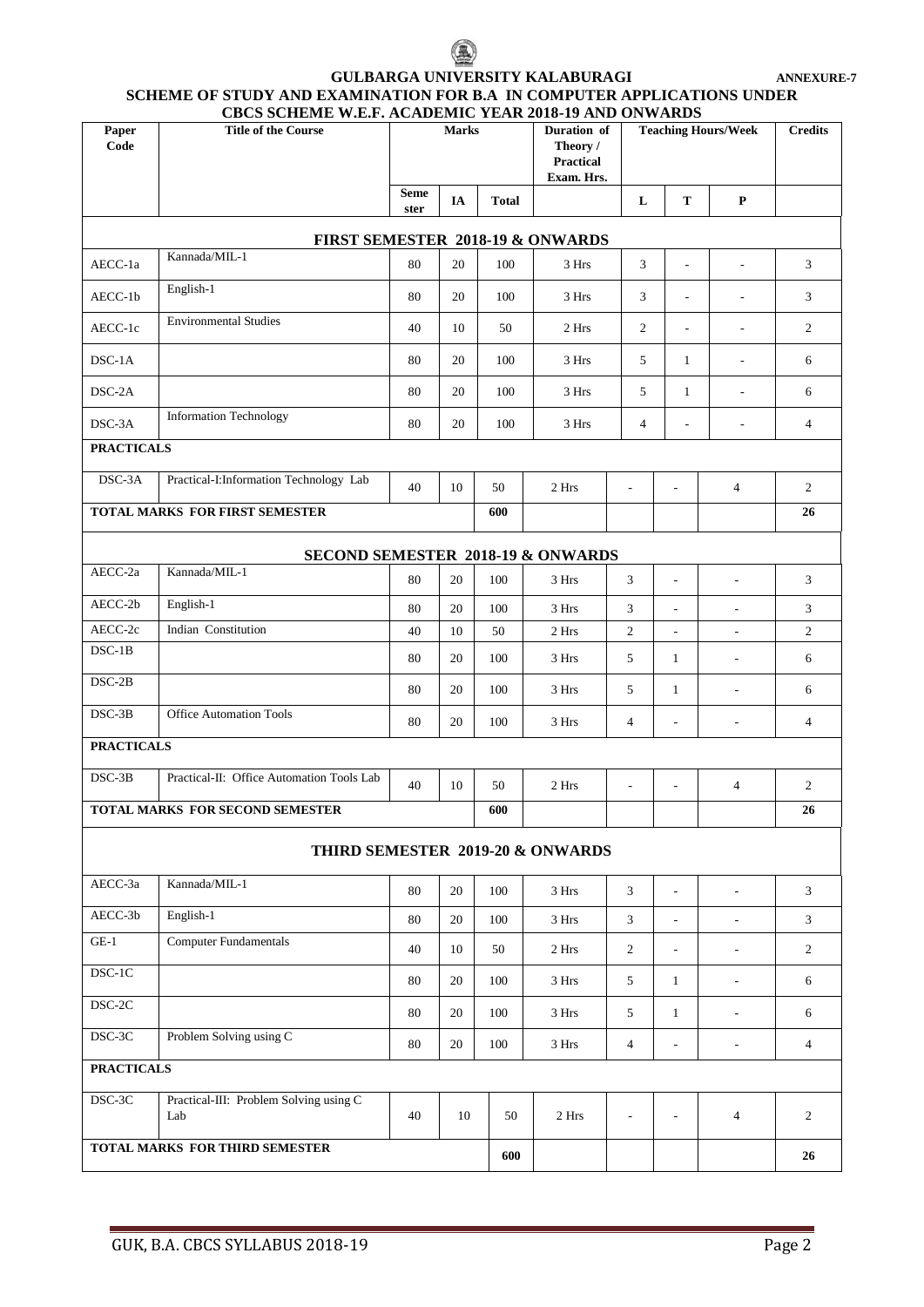| FOURTH SEMESTER 2019-20 & ONWARDS    |                                                                                                                                                        |    |        |      |       |                |                          |                          |                |
|--------------------------------------|--------------------------------------------------------------------------------------------------------------------------------------------------------|----|--------|------|-------|----------------|--------------------------|--------------------------|----------------|
| AECC-4a                              | Kannada/MIL-1                                                                                                                                          | 80 | 20     | 100  | 3 Hrs | 3              | ÷,                       | L,                       | 3              |
| AECC-4b                              | English-1                                                                                                                                              | 80 | 20     | 100  | 3 Hrs | 3              | $\overline{\phantom{a}}$ | $\overline{a}$           | 3              |
| $GE-2$                               | E-Commerce Technologies                                                                                                                                | 40 | 10     | 50   | 2 Hrs | 2              | $\overline{\phantom{a}}$ | $\overline{a}$           | $\overline{c}$ |
| $DSC-1D$                             |                                                                                                                                                        | 80 | 20     | 100  | 3 Hrs | 5              | $\mathbf{1}$             | $\sim$                   | 6              |
| DSC-2D                               |                                                                                                                                                        | 80 | 20     | 100  | 3 Hrs | 5              | $\mathbf{1}$             | L,                       | 6              |
| DSC-3D                               | Database Management Systems                                                                                                                            | 80 | 20     | 100  | 3 Hrs | 4              | ÷,                       | $\overline{\phantom{a}}$ | $\overline{4}$ |
| <b>PRACTICALS</b>                    |                                                                                                                                                        |    |        |      |       |                |                          |                          |                |
| DSC-3D                               | Practical-IV: Database Management<br>Systems Lab                                                                                                       | 40 | 10     | 50   | 2 Hrs |                |                          | 4                        | $\overline{c}$ |
|                                      | <b>TOTAL MARKS FOR FOURTH SEMESTER</b>                                                                                                                 |    |        | 600  |       |                |                          |                          | 26             |
|                                      | FIFTH SEMESTER 2020-21 & ONWARDS                                                                                                                       |    |        |      |       |                |                          |                          |                |
| $SEC-1$                              | (a) Computer Oriented Statistical Methods<br>(b) System Administration & Maintenance                                                                   | 40 | 10(Pr) | 50   | 2 Hrs | $\mathbf{1}$   | $\overline{\phantom{a}}$ | $\overline{c}$           | $\overline{c}$ |
| $DSE-1$                              |                                                                                                                                                        | 80 | 20     | 100  | 3 Hrs | 5              | $\mathbf{1}$             | $\overline{\phantom{a}}$ | 6              |
| $DSE-2$                              |                                                                                                                                                        | 80 | 20     | 100  | 3 Hrs | 5              | $\mathbf{1}$             |                          | 6              |
| DSE-3                                | (a) Dot Net Programming<br>(b) Computer Networks and Internet<br>Technologies<br>(c) Multimedia Systems and Application                                | 80 | 20     | 100  | 3 Hrs | 4              | $\overline{a}$           |                          | 4              |
| <b>PRACTICALS</b>                    |                                                                                                                                                        |    |        |      |       |                |                          |                          |                |
| DSE-3                                | Practical-V: (a) Dot Net Programming<br>Lab<br>(b) Computer Networks and Internet<br>Technologies Lab<br>(c) Multimedia Systems and Application<br>Lab | 40 | 10     | 50   | 2 Hrs |                | $\overline{\phantom{a}}$ | 4                        | $\overline{c}$ |
|                                      | <b>TOTAL MARKS FOR FIFTH SEMESTER</b>                                                                                                                  |    |        | 400  |       |                |                          |                          | 20             |
|                                      | SIXTH SEMESTER 2020-21 & ONWARDS                                                                                                                       |    |        |      |       |                |                          |                          |                |
| SEC-2                                | (a) Information Security<br>(b) XML Programming                                                                                                        | 40 | 10(Pr) | 50   | 2 Hrs | $\mathbf{1}$   | $\blacksquare$           | $\overline{2}$           | $\overline{c}$ |
| $DSE-4$                              |                                                                                                                                                        | 80 | 20     | 100  | 3 Hrs | 5              | $\mathbf{1}$             | $\frac{1}{2}$            | 6              |
| DSE-5                                |                                                                                                                                                        | 80 | 20     | 100  | 3 Hrs | 5              | $\mathbf{1}$             | $\overline{\phantom{a}}$ | 6              |
| $DSE-6$                              | (a) Object Oriented Programming in $C++$<br>(b) Java Programming<br>(c) Web Technologies                                                               | 80 | 20     | 100  | 3 Hrs | $\overline{4}$ | $\overline{\phantom{a}}$ | $\overline{a}$           | $\overline{4}$ |
| <b>PRACTICALS</b>                    |                                                                                                                                                        |    |        |      |       |                |                          |                          |                |
| DSE-6                                | Practical-VI: (a) Object Oriented<br>Programming in C++ Lab<br>(b) JAVA Programming Lab<br>(c) Web Technologies Lab                                    | 40 | 10     | 50   | 2 Hrs |                |                          | $\overline{4}$           | $\overline{c}$ |
| TOTAL MARKS FOR SIXTH SEMESTER       |                                                                                                                                                        |    | 400    |      |       |                |                          | 20                       |                |
| TOTAL MARKS & CREDITS FOR THE COURSE |                                                                                                                                                        |    |        | 3200 |       |                |                          |                          | 144            |

Note: Course = Paper, AECC: Ability Enhance Course, DSE: Discipline Specific Core Course, SEC=Skill Enhancement Course, DSE= Discipline Specific Elective, L=Lecture, T=Tutorial, P=Practical Additional 2 credits shall be given for the successful completion of two years of NSS/NCC (144+2=146) AECC-1C and AECC-2C shall be approved by the BOS of Environmental Science and Political Science Tutorial/Batch = 20 Students, Practical/Batch = 10 Students, AECC-a, AECC-b paper cover communicative skills.

For SEC theory 40 marks, Practical IA 10 marks awarded by the concerned course teacher based on the Practical.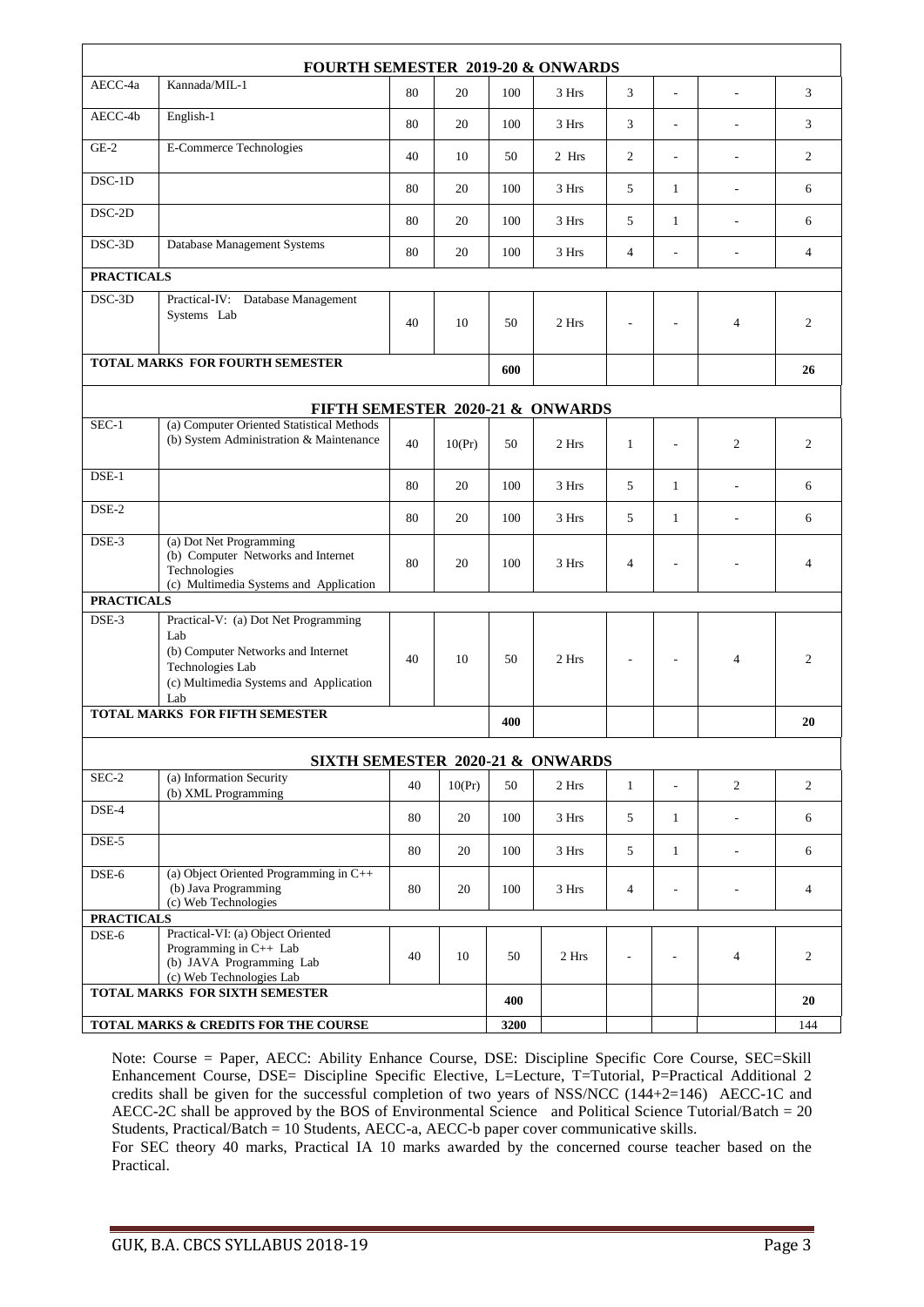### **GULBARGA UNIVERSITY, KALABURAGI DEPARTMENT OF COMPUTER SCIENCE B.Sc./B.C.A./B.A**

## **Blue print for the DSC paper and DSE paper setting**

| <b>UNIT</b> | 2 Marks          | 5 marks          | 10 Marks         |
|-------------|------------------|------------------|------------------|
|             | <b>Questions</b> | <b>Questions</b> | <b>Questions</b> |
|             |                  |                  |                  |
|             |                  |                  |                  |
|             |                  |                  |                  |
|             |                  |                  |                  |

**Question Papers contains 3 sections:**

**Section A :** 10 Questions of 2 marks, Answer All Questions  $X$  2 = 20 Marks

**Section B** : 6 Questions of 5 marks, Answer any 4 Questions  $X$  5 = 20 Marks

**Section C :** 6 Questions of 10 marks, Answer any 4 Questions  $X$  10 = 40 Marks

 **Total=80 Marks**

### **Distribution of Marks for Practical:**

| 1. Writting 2 programs X 10 marks    | $= 20$ Marks. |
|--------------------------------------|---------------|
| 2. Execution of single program 1 X10 | $= 10$ Marks. |
| 3. Record Book                       | $= 05$ Marks. |
| 4. Viva-voce                         | $= 05$ Marks. |
| <b>Total</b>                         | $= 40$ Marks  |

## **Distribution of Marks for Project work for BCA VI Semester Course**

| 1. Project Evaluation | $= 90$ Marks. |
|-----------------------|---------------|
| 2. Viva-voce          | $=$ 30 Marks. |
| 3. Internal Marks     | $=$ 30 Marks  |
| <b>Total</b>          | $= 150$ Marks |

## **Blue print for SEC paper setting and G.E.( B.A. Course only)**

| UNIT | 2 Marks<br><b>Questions</b> | 5 marks<br><b>Questions</b> | 10 Marks<br><b>Questions</b> |
|------|-----------------------------|-----------------------------|------------------------------|
|      |                             |                             |                              |
|      |                             |                             |                              |

### **B.Sc./B.C.A./B.A**

### **Question Papers contains 3 sections:**

**Section A:** 5 Questions of 2 marks, Answer All Questions X 2= 10 Marks

**Section B :** 3 Questions of 5 marks, Answer any 2 Questions X 5= 10 Marks

**Section C :** 3 Questions of 10 marks, Answer any 2 Questions X 10= 20 Marks

 **Total=40 Marks**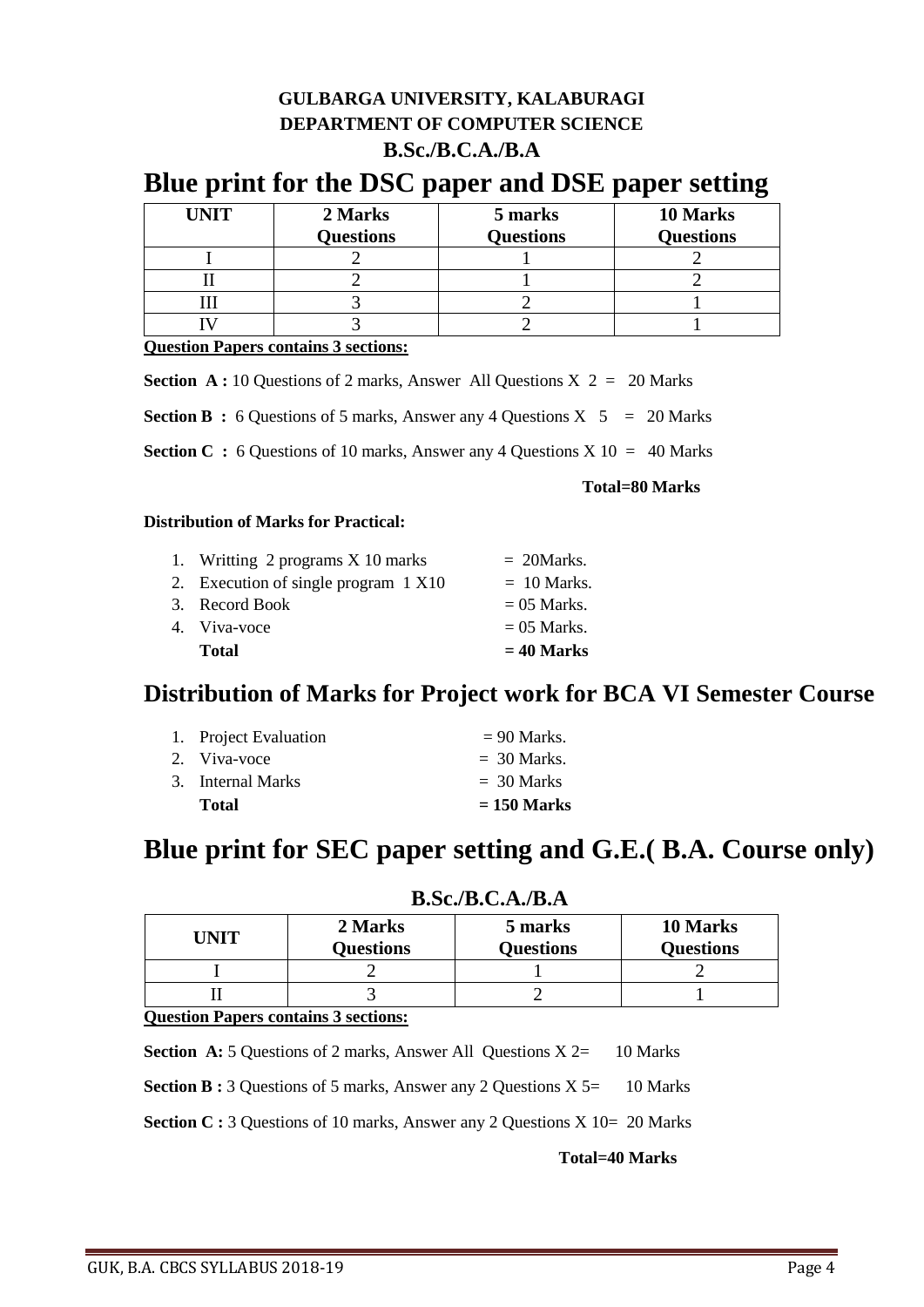## **DSC 3A: Information Technology**

Teaching: 4 Hrs./ Week Credits: 04 **Max Marks: 80, Cont. Assessments. 20** Total Teaching Hrs: 60 **UNIT I 15 Hrs**

Introduction: Introduction to computer system, uses, types. Data Representation: Number systems and character representation, binary arithmetic.

## **UNIT II 15 Hrs**

**Human Computer Interface:** Types of software, Operating system as user Interface, utility programs.

**Devices:** Input and output devices (with connections and practical demo),

Keyboard, mouse, joystick, scanner, OCR, OMR, bar code reader, web camera,. monitor, printer, plotter. *<u>b*</u>

### **UNIT-III 15 Hrs**

**Memory:** Primary, secondary, auxiliary memory, RAM, ROM, cache memory, hard disks, optical disks.

**Computer Organization and Architecture:** C.P.U., registers, system bus, main memory UNIT, cache memory, Inside a computer, SMPS, Motherboard, Ports and Interfaces, expansion cards, ribbon cables, memory chips, processors.

### **UNIT-IV 15 Hrs**

**Overview of Emerging Technologies**: Bluetooth, cloud computing, big data, data mining, mobile computing and embedded systems.

**Use of Computers in Education and Research:** Data analysis, Heterogeneous. Storage, e-Library, Google Scholar, Domain specific packages such as SPSS, Mathematical etc.

### **References:**

- 1. A. Goel, Computer Fundamentals, Pearson Education, 2010.
- 2. P. Aksoy, L. DeNardis, Introduction to Information Technology, Cengage Learning, 2006

3. P. K.Sinha, P. Sinha, Fundamentals of Computers, BPB Publishers, 2007

## **Practical-I: DSC 3A: Information Technology Lab**

## **Practical: 4 Hrs./ Week Credits: 02**

**Max Marks: 40 Cont. Assessments. 10** 

Lab. Assignments shall be carried out to implement the techniques/methods studied in Paper **DSC** 

## **3A Information Technology.**

NOTE: The practical assignment must include connecting parts of a computer and assembling it to an extent, media formatting and installation of some software & Simple exercises Using SPSS.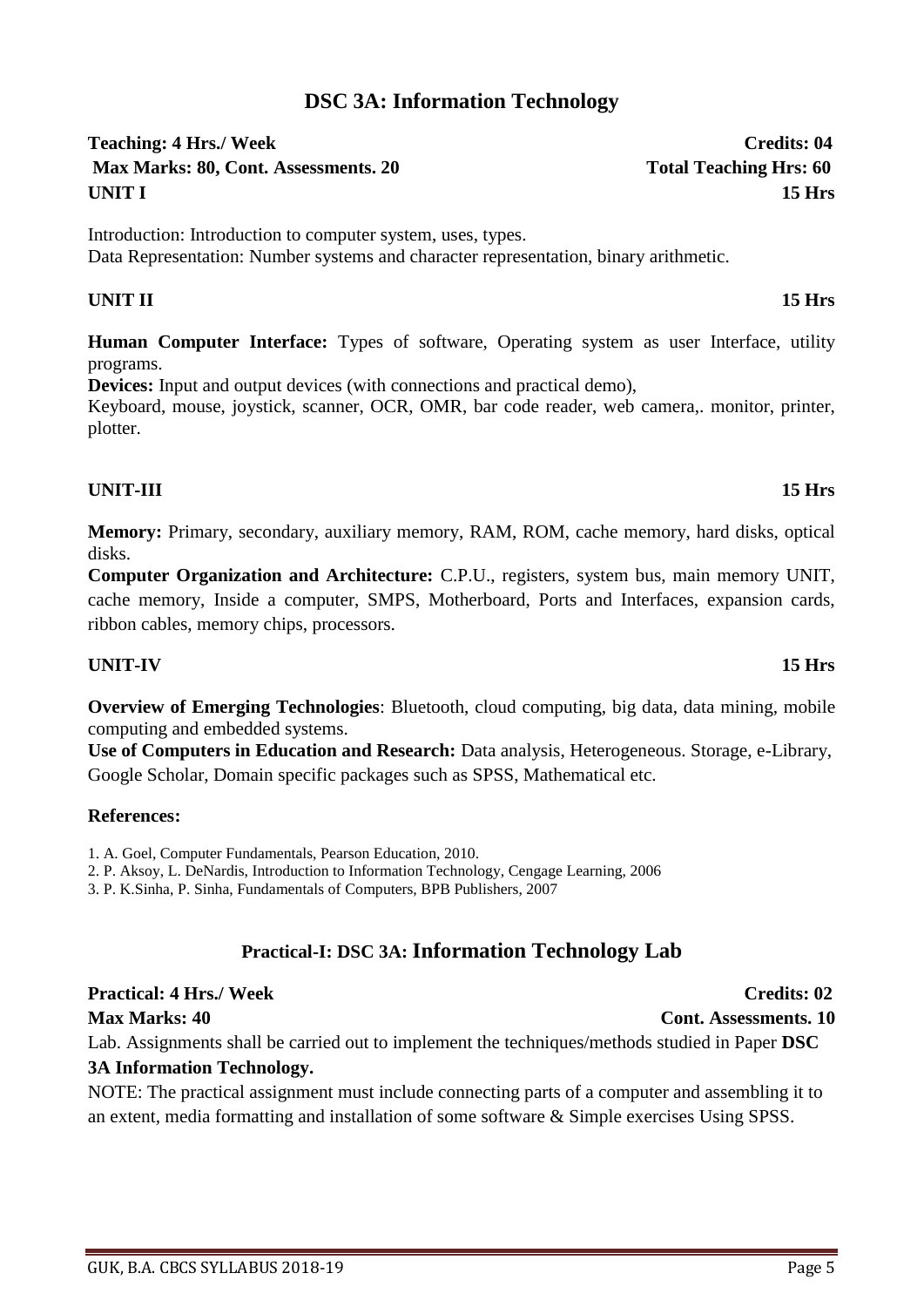### **DSC 3B: Office Automation tools**

## Teaching: 4 Hrs./ Week Credits: 04 **Max Marks: 80, Cont. Assessments. 20 Total Teaching Hrs: 60 Unit-I 15 Hrs**

**MS-Word:** Introduction to word processor, Features of word XP, Special features of word processing software, Getting into Microsoft word XP, Creating new document, Editing the document, Opening existing document, Saving the document, Print the document, File operation in word XP, Creation of tables in word, Create the header or footer, Graphics, Introduction to mail merge, Creating and working with web page, Editing equations, Keyboard shortcut keys.

### **Unit-II 15 Hrs**

**MS-Excel:** Introduction, feature of MS-Excel includes, spreadsheet basics, getting started with Microsoft Excel, Part of MS-Excel window, Cell and Cell address, Components of an excel workbook, Navigate worksheet, Moving through cells, Adding worksheets, Rows and columns, Resize rows and columns, Selecting cells, Moving and copying cell content, Enter and edit data in worksheet, Entering and copying the formula, Inserting cells columns and rows, Functions in excel, Auto sum, Auto fill, Custom list, Alignment, Changing the column width, Changing the height of the row, formatting the values in cells, Database, Charts in excel, Macros in excel.

### **Unit-III 15 Hrs**

**MS-Power Point:** Introduction, Different uses of power point, creating a presentation slide, Open an existing presentation, Auto layout, Components of power point window, Different views of a slide, Different operations on slide, Adding clip art to a presentation, Slide animation, Slide master, Slide number, Printing a presentation, Charts in power point, List of shortcut keys

### **Unit-IV 15 Hrs**

**MS-Access:** Introduction to Microsoft access, Blank access database, Access database wizards, Opening an existing database, viewing data, Creating an access database and tables, Creating forms, Entering and updating data using forms, Editing and deleting data in a form, creating and printing reports.

### **References:**

3. Anita Goel, Computer Fundamentals, Pearson, 2012

### **Practical-II: DSC 3B: Office Automation Tools Lab**

## **Practical: 4 Hrs./ Week Credits: 02**

## **Max Marks: 40 Cont. Assessments. 10**

Lab. Assignments shall be carried out to implement the techniques/methods studied in Paper **DSC 3B Office Automation tools.**

<sup>1.</sup> C. V. Uppin and Veeru Uppin, Computer Applications.

<sup>2.</sup> Sushila Madan , Introduction to Essential tools,JBA,2009.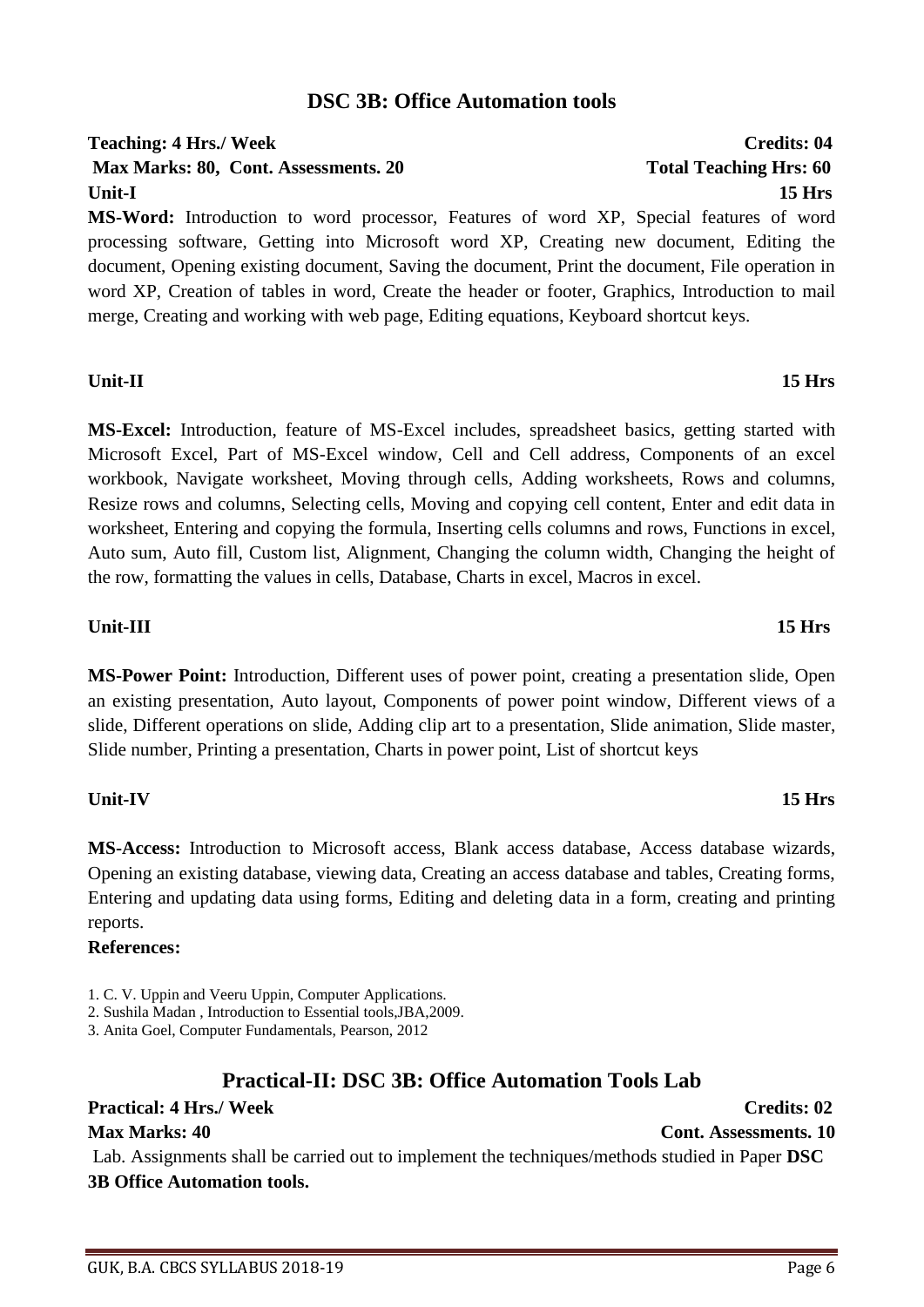## **GE-1: Computer Fundamentals**

### Teaching: 2 Hrs./ Week Credits: 02 **Max Marks: 40 Cont. Assessments. 10 Total Teaching Hrs: 30**

### **UNIT I 15 Hrs**

**Introduction**: computers, characteristics and limitations of computer, Block diagram of computer, types of computers, uses of computers, computer generations. Number systems: binary, hexa and octal numbering system.

**Input and output devices**: Keyboard and mouse, inputting data in other ways, Types of Software: system software, Application software, commercial,open source, domain and free ware Software,

### **UNIT –II 15 Hrs**

**Memories:** primary, secondary and cache memory. **Windows basics:** desk top, start menu, icons. System Software, Compilers, assemblers, loaders, Operating Systems fundamentals, Introduction to Algorithms, Flowcharting and Programming Languages.

### **References:**

1. Fundamentals Of Computers" by REEMA THAREJA from OXFORD UNIVERSITY

## **DSC 3C: Problem Solving Using C**

**Teaching: 4 Hrs./ Week Credits: 04 Max Marks: 80 Cont. Assessments. 20 Total Teaching Hrs: 60 UNIT I 15 Hrs**

Programming Concepts: Algorithm and its characteristics, pseudo code / flow chart, program, identifiers, variables, constants, primitive data types, expressions, structured data types, arrays, compilers and interpreters.

### **UNIT II 15 Hrs**

**Basics of C**: Overview of C, Developing Programs in C, Parts of Simple C Program, Structure of a C Program, Comments, Program Statements, C Tokens, Keywords, Identifiers, Data Types, Variables, Constants, Operators and Expressions, Expression Evaluation–precedence and associativity, Type Conversions. Input-Output: Non-formatted and Formatted Input and Output Functions, Escape Sequences.

**Control Statements**: Selection Statements – if, if-else, nested if, nested if-else, comma operator, conditional operator, switch; Iterative Statements–while, for, do-while; Special Control Statement– goto, break, continue, return, exit.

**UNIT III 15 Hrs Arrays and Strings:** One-dimensional Arrays, Character Arrays, Functions from ctype.h, string.h, Multidimensional Arrays. **Functions:** Concept of Function, Using Functions, Call-by-Value Vs Call-by-reference, Passing Arrays to Functions, Score of Variables, Storage Classes, Inline Functions, and Recursion. Pointers: Introduction, Address of Operator (&), Pointer, Uses of Pointers, Arrays and Pointers, Pointers and Strings, Pointers to Pointers, Array of Pointers, Pointer to Array, Dynamic Memory Allocation.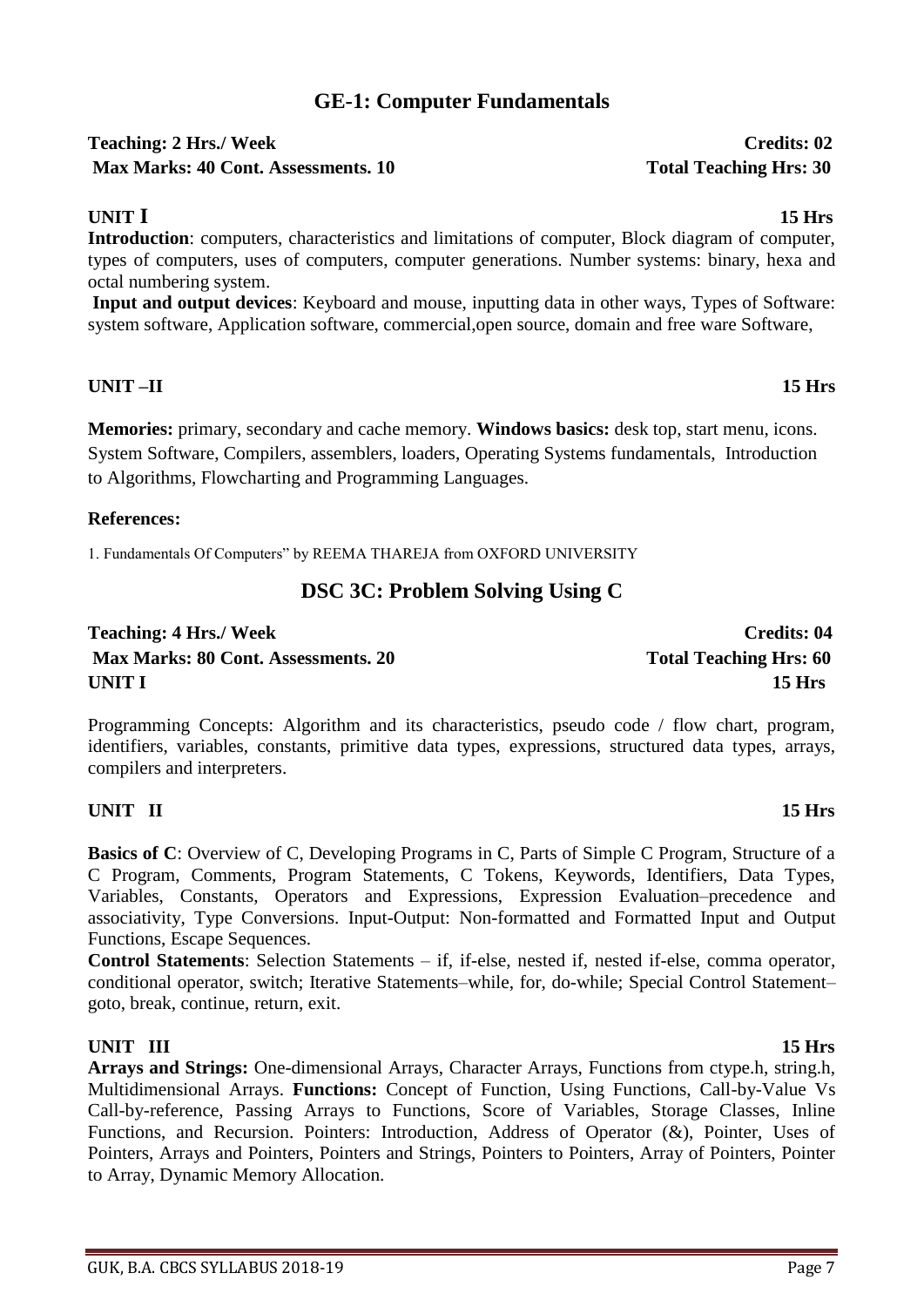### **UNIT IV 15 Hrs**

**User-defined Data Types**: Declaring a Structure (Union) and its members, Initialization Structure (Union), Accessing members of a Structure (Union), Array of Structures (Union), Structures verses Unions, Enumeration Types.

**Files:** Introduction, Using Files in C, Working with Text Files, Working with Binary Files, Files of Records, Random Access to Files of Records, Other File Management Functions.

### **References**

- 1. M.T.Somashekara ,Problem Solving with C, 2E, PHI Learning.
- 2. Balagurusamy, Programming in ANSI C, McGraw Hill Education India Private Limited; 7/e.
- 3. Byron Gottfried, Programming with C (Schaum's Outlines Series), McGraw Hill Education; 3/e

### **Practical-III: DSC 3C: Problem Solving Using C Lab**

**Practical: 4 Hrs./ Week Credits: 02 Max Marks: 40 Cont. Assessments. 10** Lab. Assignments shall be carried out to implement the techniques/methods studied in Paper **DSC 3C Problem Solving Using C.**

### **GE-2: E-Commerce Technologies**

| <b>Teaching: 2 Hrs./ Week</b>              | <b>Credits: 02</b>            |
|--------------------------------------------|-------------------------------|
| <b>Max Marks: 40 Cont. Assessments. 10</b> | <b>Total Teaching Hrs: 30</b> |
| UNIT I                                     | 15 Hrs                        |

**An introduction to Electronic commerce:** What is E-Commerce (Introduction And Definition), Main activities E-Commerce, Goals of E-Commerce, Technical Components of E-Commerce, Functions of E-Commerce, Advantages and disadvantages of E-Commerce, Scope of Ecommerce, Electronic Commerce Applications, Electronic Commerce and Electronic Business (C2C)(C2G,G2G, B2G, B2P, B2A, P2P, B2A, C2A, B2B, B2C) .

**The Internet and WWW:** Evolution of Internet, Domain Names and Internet Organization (.edu, .com, .mil, .gov, .net etc.) , Types of Network, Internet Service Provider.

### **UNIT II 15 Hrs**

World Wide Web, Internet & Extranet, Role of Internet in B2B Application, building own website, Cost, Time, Reach, Registering a Domain Name, Web promotion, Target email, Baner, Exchange, Shopping Bots.

**Internet Security**: Secure Transaction, Computer Monitoring, Privacy on Internet, Corporate Email privacy, Computer Crime( Laws , Types of Crimes), Threats, Attack on Computer System, Software Packages for privacy, Hacking, Computer Virus( How it spreads, Virus problem, virus protection, Encryption and Decryption, Secret key Cryptography, DES, Public Key Encryption, RSA, Authorizations and Authentication, Firewall, Digital Signature( How it Works).

### **References:**

1. G.S.V.Murthy, E-Commerce Concepts, Models, Strategies- :- Himalaya Publishing House, 2011.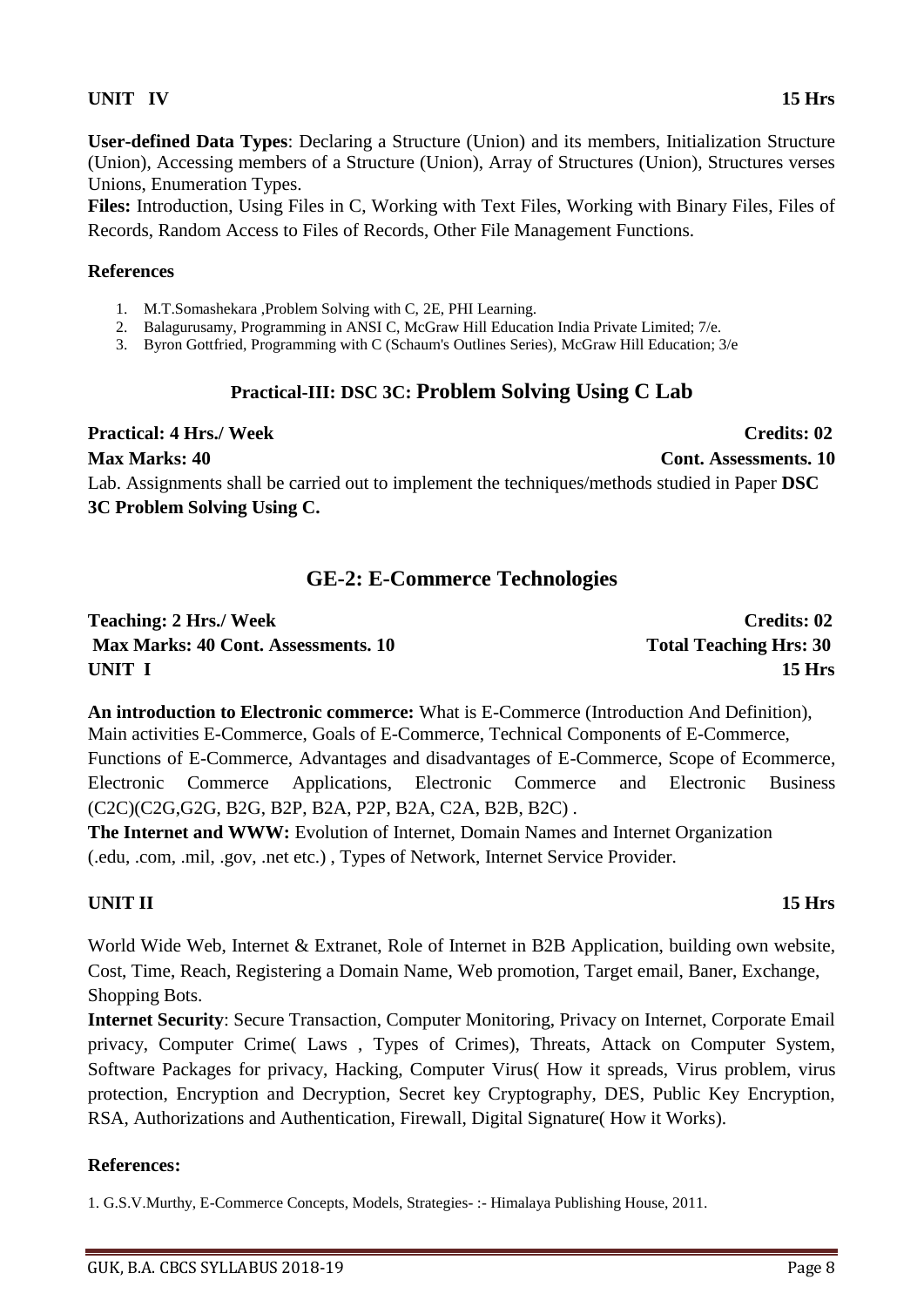2. Kamlesh K Bajaj and Debjani Nag , E- Commerce , 2005.

3. Gray P. Schneider , Electronic commerce, International Student Edition, 2011,

4. Henry Chan, Raymond Lee, Tharam Dillon, Elizabeth Chang E-Commerce, Fundamentals And Applications, Wiely Student Edition, 2011

### **DSC 3D: Database Management Systems**

**Teaching: 4 Hrs./ Week Credits: 04 Max Marks: 80 Cont. Assessments. 20** Total Teaching Hrs: 60

### **UNIT I 15 Hrs**

**Introduction to Databases:** Introduction, Traditional File-Based Systems, Database Approach, Roles in the Database Environment, Advantages and Disadvantages of DBMSs, The Three-Level ANSI-SPARC Architecture, Database Languages, Data Models, Functions of a DBMS, Components of a DBMS.

**Relational Model:** Introduction, Terminology, Integrity Constraints, Views. The Relational Algebra: Unary Operations, Set Operations, Join Operations, Division Operation, Aggregation and Grouping Operations**.** 

### **UNIT II 15 Hrs**

**Entity–Relationship Modeling**: Entity Types, Relationship Types, Attributes, Keys, Strong and Weak Entity Types, Attributes on Relationships, Structural Constraints, Problems with ER Models– Fan Traps, Chasm Traps.

**Enhanced Entity–Relationship Modeling:** Specialization/Generalization, Aggregation and Composition.

**Functional–Dependencies:** Anomalies, Partial Functional Dependency, Transitive Functional Dependency, Multi Valued Dependency, Join Dependency.

**Normalization**: The Purpose of Normalization, How Normalization Supports Database Design, Data Redundancy and Update Anomalies, Functional Dependencies in brief, The Process of Normalization,1NF,2NF, 3NF, BCNF. The Database Design Methodology for Relational Databases.

### **UNIT III 15 Hrs**

**SQL:** Introduction, Data Manipulation–Simple Queries, Sorting Results, Using the SQL Aggregate Functions, Grouping Results, Sub-queries, ANY and ALL, Multi-table Queries, EXISTS and NOT EXIST, Combining Result Tables, Database Updates.

SQL: The ISO SQL Data Types, Integrity Enhancement Feature–Domain Constraints, Entity Integrity, Referential Integrity, General Constraints, Data Definition–Creating a Database, Creating a Table, Changing a Table Definition, Removing a Table, Creating an Index, Removing an Index, Views–Creating a View, Removing a View, View Resolution, Restrictions on Views, View Updatability, WITH CHECK OPTION, Advantages and Disadvantages of Views, View Materialization, Transactions, Discretionary Access Control–Granting Privileges to Other Users, Revoking Privileges from Users.

**Advanced SQL:** The SQL Programming Language–Declarations, Assignments, Control Statements, Exceptions, Cursors, Subprograms, Stored Procedures, Functions, and Packages, Triggers, Recursion**.**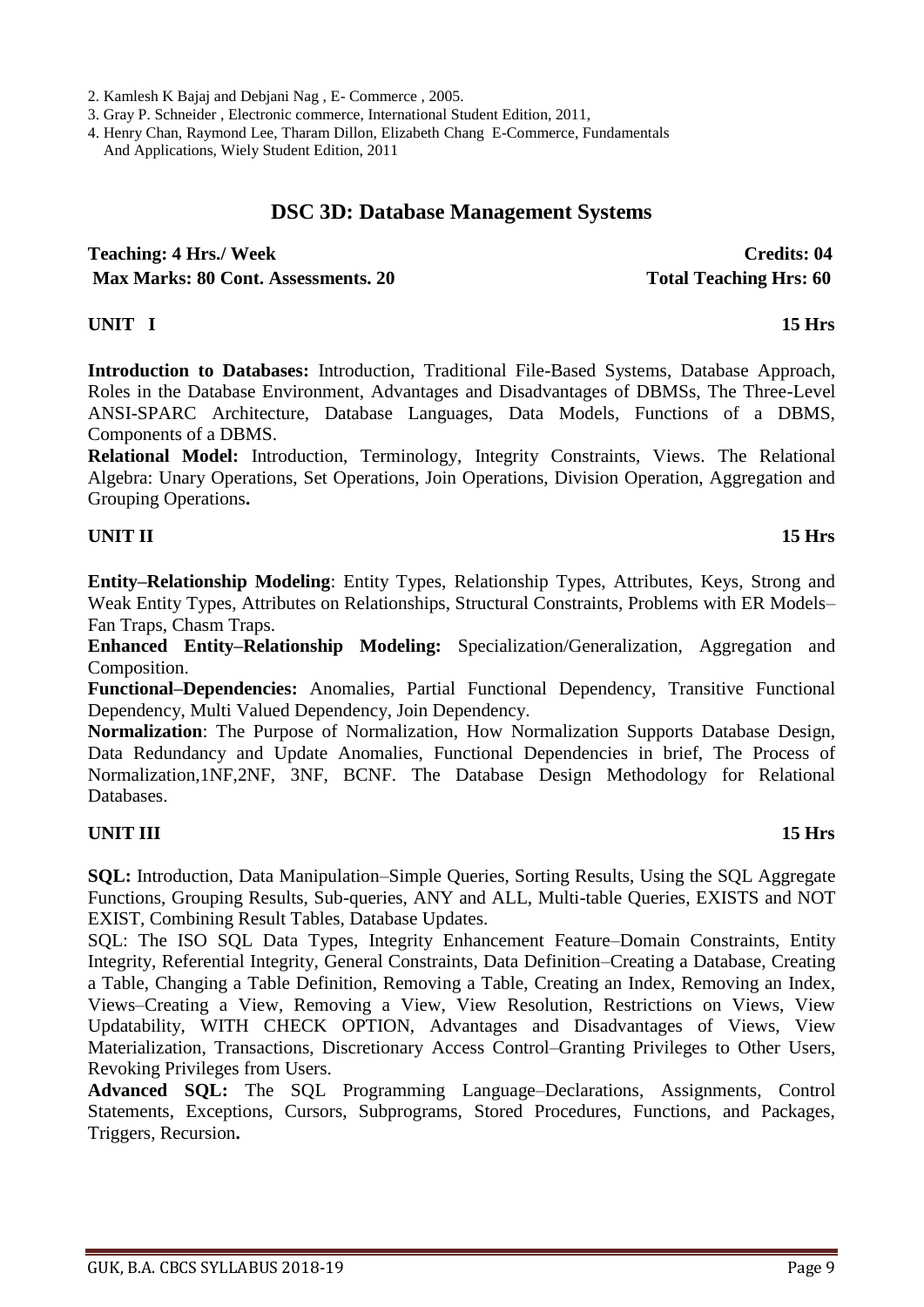### **UNIT IV 15 Hrs**

**Transaction Management:** Transaction Support–Properties of Transactions, Database Architecture, Concurrency Control–The Need for Concurrency Control, Serializability and Recoverability, Locking Methods, Deadlock, Time Stamping Methods, Multi-version Timestamp Ordering, Optimistic Techniques, Granularity of Data Items, Database Recovery–The Need for Recovery, Transactions and Recovery, Recovery Facilities, Recovery Techniques, Nested Transaction Model.

**Security:** Database Security–Threats, Computer-Based Controls–Authorization, Access Controls, Views, Backup and Recovery, Integrity, Encryption, RAID**.** 

### **References :**

- 1. Thomas M. Connolly, Carolyn E. Begg, Database Systems–A Practical Approach to
- Design, Implementation, and Management (6e)
- 2. Sharon Allen, Evan Terry, Beginning Relational Data Modeling
- 3.Jeffrey A. Hoffer, V. Ramesh, Heikki Topi, Modern Database Management
- 4.Raghu Ramakrishna, Johannes Gehrke, Database Management Systems
- 5.Ramez Elmasri, Shamkant B. Navathe, Fundamentals of Database Systems
- 6.Abraham Silberschatz, Henry F. Korth, S. Sudarshan, Database System Concepts

7.C Coronel, S Morris, Peter Rob, Database Systems: Design, Implementation, and Management

### **Practical-IV: DSC 3D: Database Management Systems Lab**

### **Practical: 4 Hrs./ Week Credits: 02**

**Max Marks: 40 Cont. Assessments. 10** Lab. Assignments shall be carried out to implement the techniques/methods studied in Paper **DSC 3D Database Management Systems.**

### **SEC- 1(a) : Computer Oriented Statistical Methods**

## **Teaching: 1 Hrs./ Week Credits: 02 Max Marks: 30 Cont. Assessments.00 Total Teaching Hrs: 15 UNIT I 08 Hrs**

Nature and scope of statistical methods and their limitations: Classification, Tabulation - Diagrammatic representation of various types of statistical data -Frequency curves an O gives - Lorenz curve.

### **UNIT II 07 Hrs**

Measures of Central tendency: Arithmetic means, Median, Mode – Merits and demerits - graphical solution of Median and Mode. **References:**

1. Pillai, R.S.N, Bagavathi, V. (2009),Statistics,Theory and Practice,7Th Edition,S.Chand Ltd,NewDelhi.

- 2. Gupta, S.P. (2011) ,"Applied Statistical Methods" ,4th Edition,Sultan Chand Sons, New Delhi.
- 3. Ken Black, (2013), "Business Statistics for Contemporary Decision Making", 7<sup>th</sup> Edition, John Wiley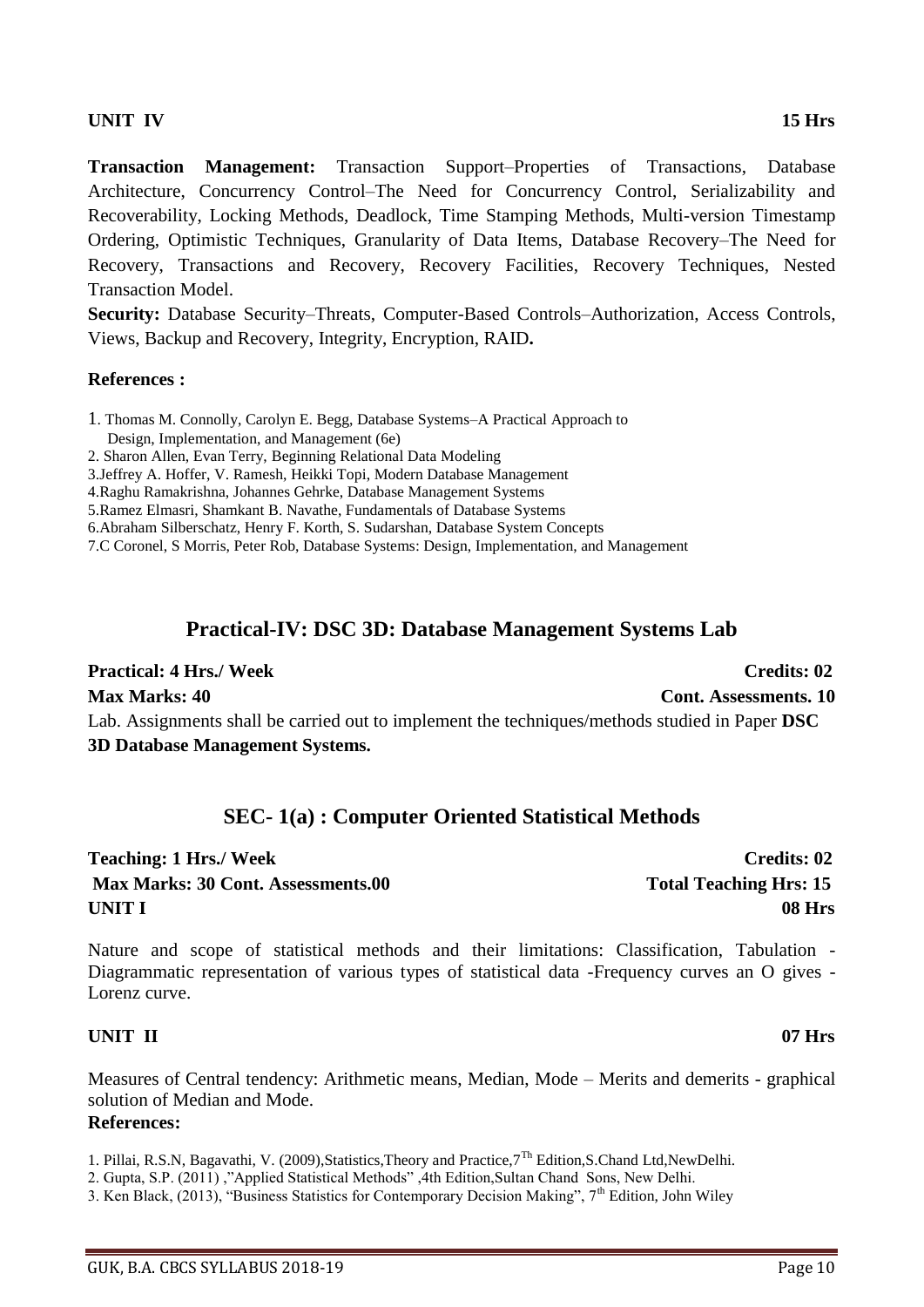Publications

4. Gupta S.P. and Kapoor, V.K., Fundamentals of Applied statistics, Sultan Chand & Sons 1996.

5. Gupta S.P. and Kapoor, V.K., Fundamentals of Mathematical statistics, Sultan Chand and Sons, 1995.

6. Graybill, Introduction to Statistics, McGraw.

7.. Anderson, Statistical Modelling, McGraw.

### **Practical IA: SEC -1(a): Computer Oriented Statistical Methods Lab**

### **Practical: 2** Hrs./ Week Cont. Assessments. 10

Lab. Assignments shall be carried out to implement the techniques/methods studied in Paper **SEC 1(a) Computer Oriented Statistical Methods** Using C / SPSS .

### **SEC- 1(b): System Administration and Maintenance**

| <b>Teaching: 1 Hrs./ Week</b>              | <b>Credits: 02</b>            |
|--------------------------------------------|-------------------------------|
| <b>Max Marks: 30 Cont. Assessments. 00</b> | <b>Total Teaching Hrs: 15</b> |

### **UNIT-I 7 Hrs**

**Linux:** Basics of operating system, services. Installation and configuration, maintenance. What is a Linux Operating system, Kernel, API, cli, gui. Difference between Linux/Unix and other operating systems. Features and Architecture Linux features, advantages, disadvantages**.**

### **UNIT-II 8 Hrs**

**Windows:** Windows as operating system, history, versions. PC hardware, BIOS, Devices and drivers. Kernal Configuration and building. Application installation, configuration and maintenance, Server services and Client services, Difference between Windows XP/windows7 and windows server 2003/2008**.**

### **References:**

1. Linux Administration: A Beginner&apos Guide 6th Edition by Wale Soyinka Publisher: Mcgraw Higher Ed

2. Microsoft Windows Operating System Essentials by Tom Carpenter

### **Practical IA : SEC- 1(b): System Administration and Maintenance Lab**

### **Practical: 2** Hrs./ Week Cont. Assessments. 10

Lab. Assignments shall be carried out to implement the techniques/methods studied in Paper **SEC 1(b) System Administration and Maintenance.**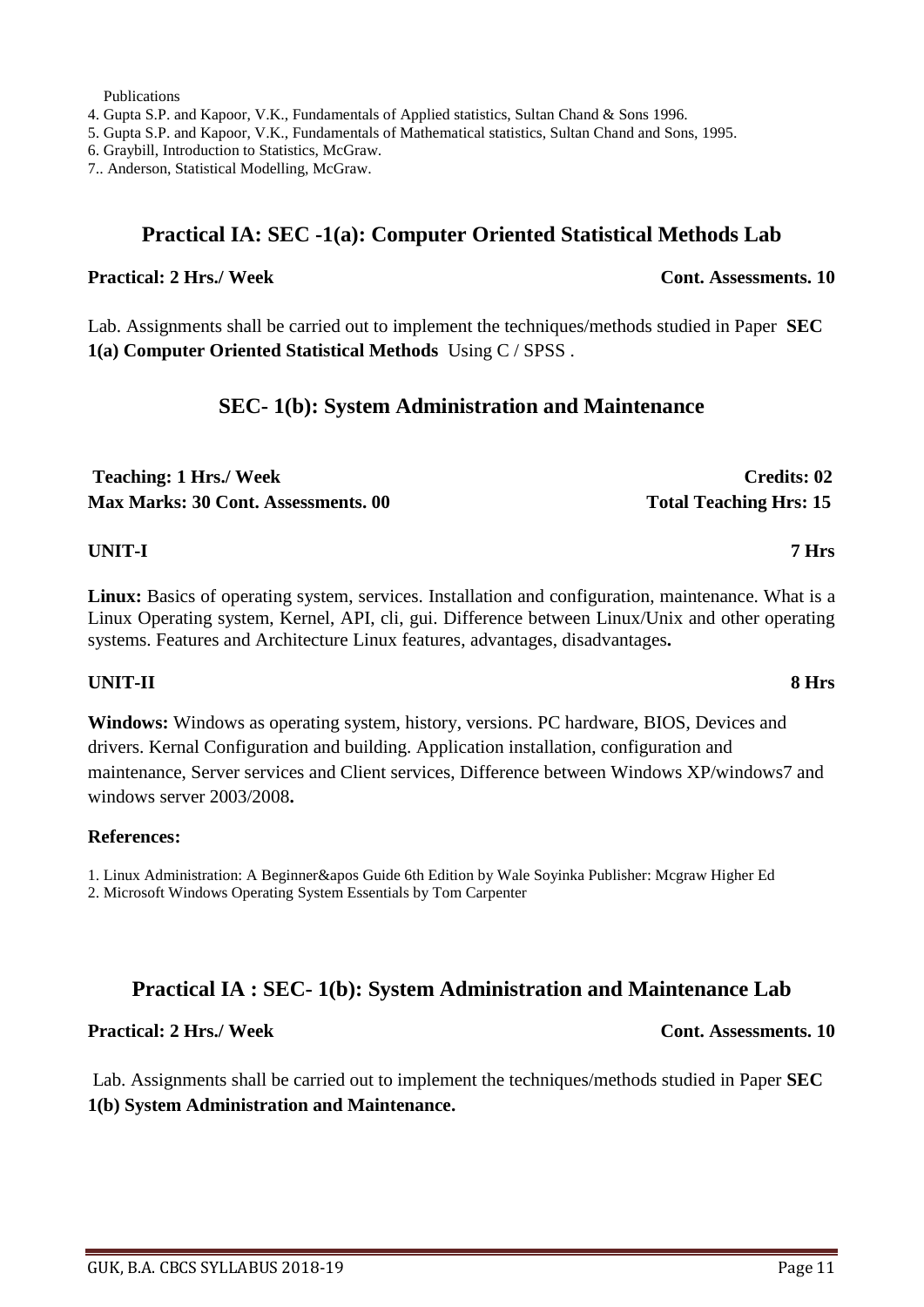## GUK, B.A. CBCS SYLLABUS 2018-19 Page 12

## **DSE 3(a): Dot Net Programming**

## **Teaching: 4 Hrs./ Week Credits: 04 Max Marks: 80 Cont. Assessments. 20 Total Teaching Hrs: 60 UNIT I 15 Hrs**

Overview of .NET framework, problems with the earlier languages and .NET solution. Overview of .NET binaries and .NET architecture. The role of Microsoft Intermediate Language and Metadata. Understanding Common Language Runtime, Common Type System and Common Language Specification. .NET base classes, overview of .NET Assemblies, .NET memory management.

### **UNIT II 15 Hrs**

Introduction to Visual Studio .NET, Visual Studio .NET IDE. Building Visual Basic .NET application. VB.NET language fundamentals, object oriented Programming with VB.NET, cross language inheritance, Namespaces, accessing the registry. Interfaces and collections – Understanding interface-based Programming, building a custom enumerator, building a clone able object, comparable objects

### **UNIT III 15 Hrs**

Introducing Windows Forms, GDI+ namespaces, Windows Form controls.

Data access with ADO.NET – The need for ADO.NET, ADO.NET namespaces, ADO.NET managed providers, OLEDB managed providers, SQL managed providers, Accessing XML through ADO.NET.

### **UNIT IV 15 Hrs**

Web development and ASP.NET – Problems with classic ASP. Benefits of ASP.NET, ASP.NET namespaces, architecture of ASP.NET web application. Building and understanding web services, anatomy of a web service, overview of web service namespaces, building a simple web service, Web Service Description Language (WSDL), generating a proxy with VB.NET. Deployment of a VB.NET application.

### **References:**

- 1. Visual Basic .NET and the .NET platform An Advanced Guide Andrew Troelsen.
- 2. Programming Visual Basic .NET Dave Grundgiger.
- 3. Teach Yourself Visual Basic .NET in 21 days Duncan Mackenzie and Kent Sharkey
- 4. Introducing Microsoft .NET David S. Platt
- 5. Database Access with Visual Basic .NET Jeffrey P. McManus, Jackie goldstein and Kevin T. Price.
- 6. ASP.NET Projects Building 10 Enterprise Projects Eric A. Smith

## **Practical-V(a): DSE 3(a): Dot Net Programming Lab**

### **Practical: 4 Hrs./ Week Credits: 02**

**Max Marks: 40 Cont. Assessments. 10**

Lab. Assignments shall be carried out to implement the techniques/methods studied in Paper **DSE 3(a) Dot Net Programming.**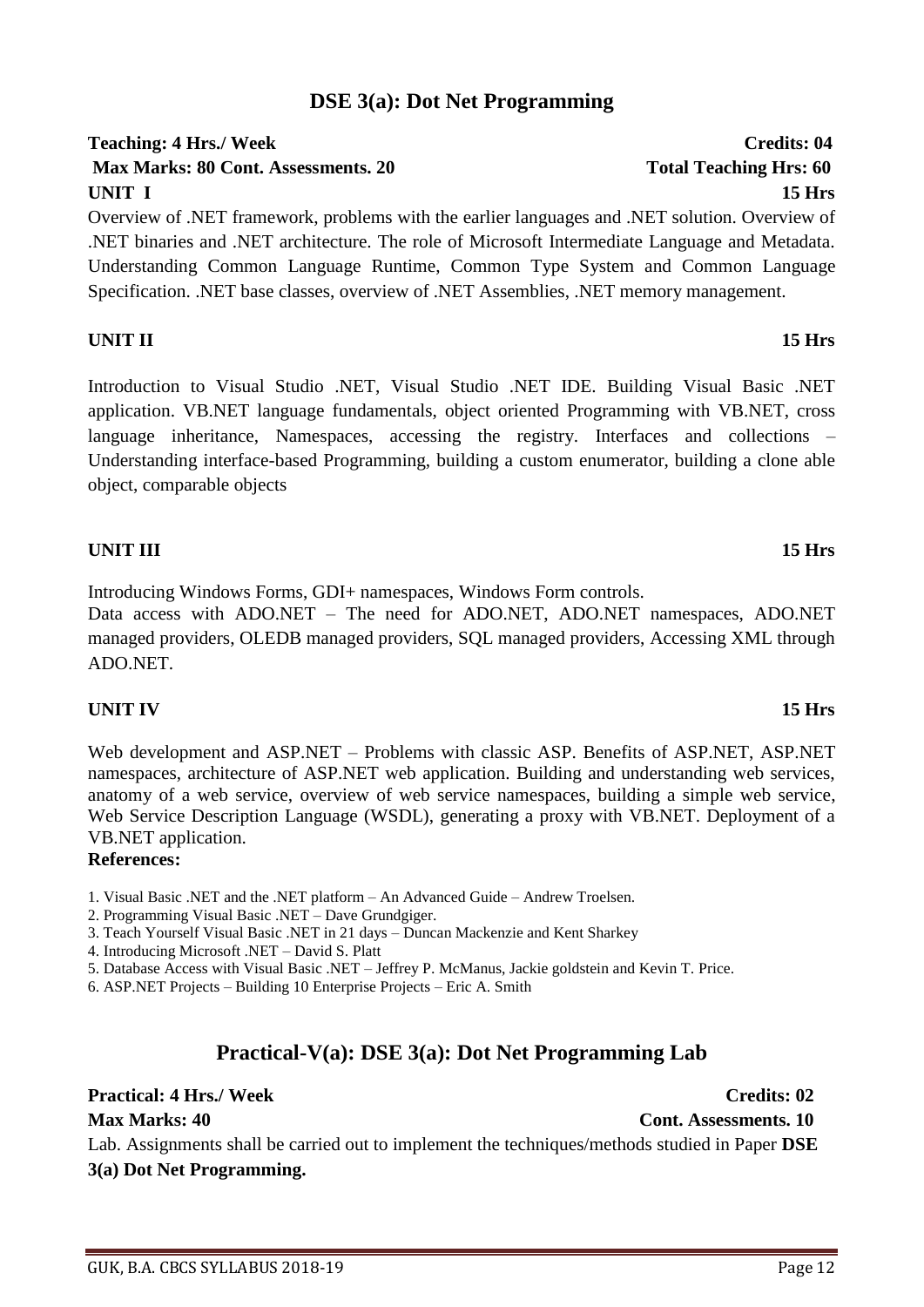## **DSE 3(b): Computer Networks and Internet Technologies**

### **Teaching: 4 Hrs./ Week Credits: 04** Max Marks: 80 Cont. Assessments. 20 Total Teaching Hrs: 60

### **UNIT-I 15 Hrs**

**Computer Networks:** Introduction to computer network, data communication, components of data communication, data transmission mode, data communication measurement, LAN, MAN, WAN, wireless LAN, internet, intranet, extranet.

**Network Models:** Client/ server network and Peer-to-peer network, OSI, TCP/IP, layers and functionalities.

### **UNIT-II 15 Hrs**

**Transmission Media**: Introduction, Guided Media: Twisted pair, Coaxial cable, Optical fiber. Unguided media: Microwave, Radio frequency propagation, Satellite. LAN Topologies: Ring, bus, star, mesh and tree topologies.

**Network Devices:** NIC, repeaters, hub, bridge, switch, gateway and router.

### **UNIT-III 15 Hrs**

**Internet Terms**: Web page, Home page, website, internet browsers, URL, Hypertext,ISP, Web server, download and upload, online and offline

**Internet Applications:** www. telnet, ftp. e-mail, social networks, search engines, Video

Conferencing, e-Commerce, m-Commerce, VOIP, blogs.

### **UNIT-IV 15 Hrs**

**Introduction to Web Design**: Introduction to hypertext markup language (html) Document type definition, creating web pages, lists, hyperlinks, tables, web forms, Inserting images, frames, hosting options and domain name registration. Customized Features: Cascading style sheet (css) for text formatting and other manipulations.

### **References:**

1. Andrew S. Tanenbaum, David J. Wetherall Computer Networks (5th Edition),PHI, 2010

2.B. A. Forouzan, Data Communication and Networking , TMH,2003.

3. D.R. Brooks, An Introduction to HTML and Javascript for Scientists and Engineers, Springer

4. HTML A Beginner's Guide, Tata McGraw-Hill Education, 2009.

5. J. A. Ramalho, Learn Advanced HTML 4.0 with DHTML, BPB Publications, 2007

### **Practical-V(b): DSE 3(b): Computer Networks and Internet Technologies Lab**

# **Practical: 4 Hrs./ Week Credits: 02**

Lab. Assignments shall be carried out to implement the techniques/methods studied in Paper **DSE** 

### **3(b) Computer Networks and Internet Technologies.**

Note: Networking exercises in a trial lab, where effects of different connectors, topologies in practical could be demonstrated & Practical exercises based on concepts listed in theory using HTML.

### **Max Marks: 40 Cont. Assessments. 10**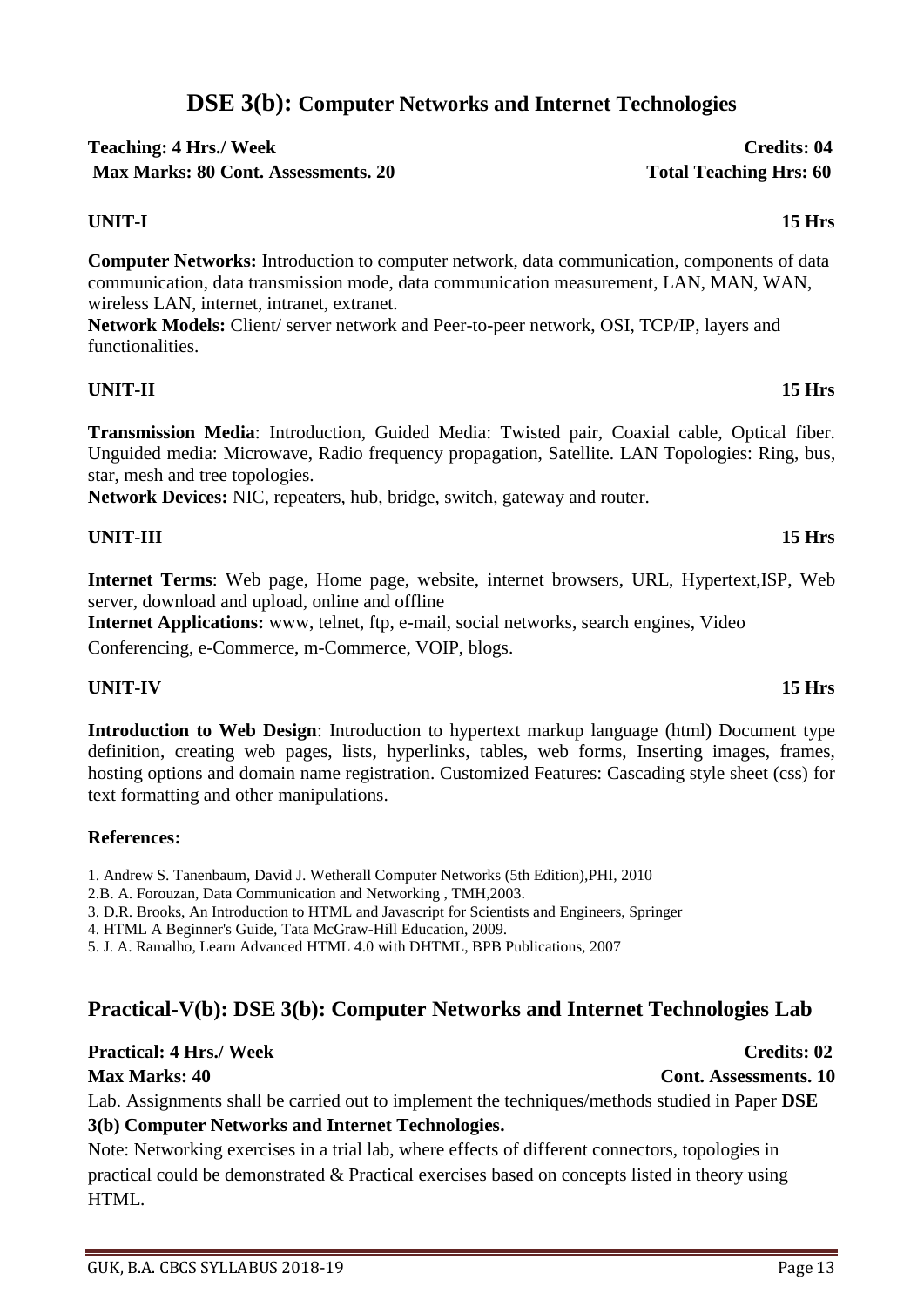## **DSE 3(c): Multimedia Systems and Applications**

### Teaching: 4 Hrs./ Week Credits: 04 **Max Marks: 80 Cont. Assessments. 20 Total Teaching Hrs: 60 UNIT-I 15 Hrs**

**Multimedia:** Introduction to multimedia, components, uses of multimedia, Multimedia applications, virtual reality.

**Text:** Fonts & Faces, Using Text in Multimedia, Font Editing & Design Tools, Hypermedia & Hypertext.

### **UNIT-II 15 Hrs**

**Images:** Still Images – bitmaps, vector drawing, 3D drawing & rendering, natural light & colors, computerized colors, color palettes, image file formats.

**Sound:** Digital Audio, MIDI Audio, MIDI vs Digital Audio, Audio File Formats.

### **UNIT-III 15 Hrs**

**Video:** How video works, analog video, digital video, video file formats, video Shooting and editing.

**Animation:** Principle of animations, animation techniques, animation file formats. Internet and Multimedia: www and HTML, multimedia on the web – web servers, Web browsers, web page makers and site builders.

### **UNIT-IV 15 Hrs**

**Making Multimedia**: Stages of a multimedia project, Requirements to make good Multimedia, Multimedia Hardware - Macintosh and Windows production Platforms, Hardware peripherals - Connections, Memory and storage devices, Multimedia Software and Authoring tools.

### **References:**

1. Tay Vaughan, "Multimedia: Making it work", TMH, Eighth edition,2011

2. Ralf Steinmetz and Klara Naharstedt, "Multimedia: Computing, Communications Applications", Pearson,1996.

3. Keyes, "Multimedia Handbook", TMH. 2000

4. K. Andleigh and K. Thakkar, "Multimedia System Design", PHI.2000

## **Practical-V(c): DSE 3(c): Multimedia Systems and Applications Lab**

**Practical: 4 Hrs./ Week Credits: 02 Max Marks: 40 Cont. Assessments. 10** 

Lab. Assignments shall be carried out to implement the techniques/methods studied in Paper **DSE 3(c) Multimedia Systems and Applications.**

Note: Practical exercises based on concepts listed in theory using Presentation tools in office automation tool/ GIMP/Blender / Audacity/ Animation Tools/ Image Editors/ Video Editors.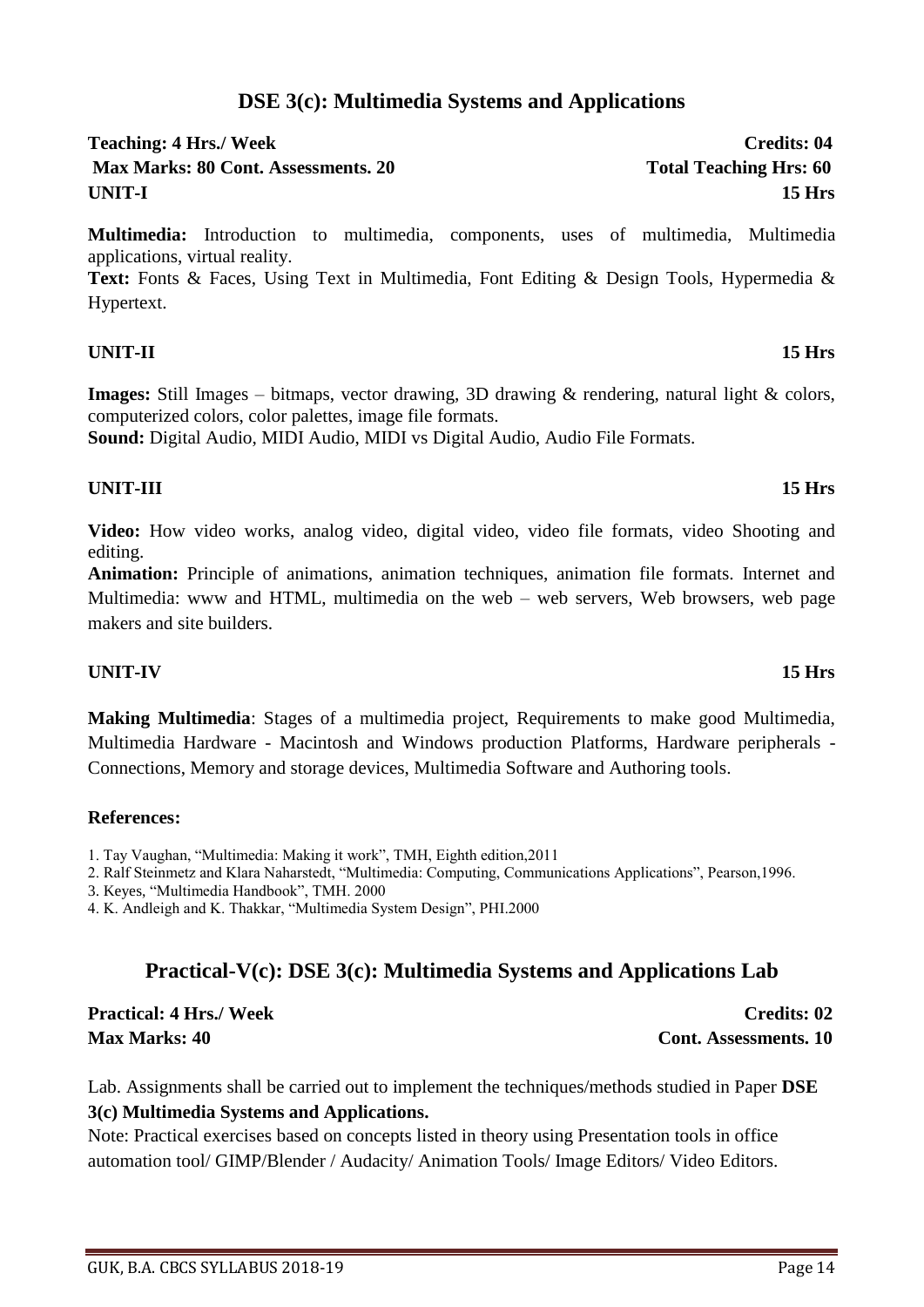### **SEC- 2(a): Information Security**

### Teaching: 1 Hrs./ Week Credits: 02 **Max Marks: 30 Cont. Assessments. 00 Total Teaching Hrs: 15 UNIT I 8 Hrs**

**Overview of Security:** Protection versus security: aspects of security–data integrity, data availability, privacy; security problems, user authentication.

**Security Threats:** Program threats, worms, viruses, Trojan horse, trap door, stack and buffer overflow; system threats- intruders; communication threats- tapping and piracy**.** 

### **UNIT II 7 Hrs**

**Cryptography**: Substitution, transposition ciphers, symmetric-key algorithms Data Encryption Standard, advanced encryption standards, public key encryption -RSA; Diffie-Hellman key exchange, Message Authentication MAC, hash functions.

### **References:**

1. W. Stallings, Cryptography and Network Security Principles and Practices,  $4<sup>th</sup>$  Ed., Prentice-Hall of India, 2006.

2. C. Pfleeger and SL. Pfleeger, Security in Computing, 3rd Ed., Prentice-Hall of India, 2007.

3. D. Gollmann, Computer Security, John Wiley and Sons, NY, 2002.

4. J. Piwprzyk, T. Hardjono and J. Seberry, Fundamentals of Computer Security,Springer-Verlag Berlin, 2003.

5. J.M. Kizza, Computer Network Security, Springer, 2007.

6. M. Merkow and J. Breithaupt, Information Security: Principles and Practices, Pearson Education, 2006.

### **Practical IA : SEC -2(a): Information Security**

### **Practical: 2** Hrs./ Week Cont. Assessments.10

### Lab. Assignments shall be carried out to implement the techniques/methods studied in Paper SEC **2(a) Information Security.**

### **SEC- 2(b): XML Programming**

**Teaching: 1 Hrs./ Week Credits: 02 Max Marks: 40 Cont. Assessments. 00 Total Teaching Hrs: 15** 

### **UNIT-I 07 Hrs**

**XML Programming introduction:** Understanding Mark-up Languages, Introduction to XML and its Goals.

**XML Basics:** XML Structure and Syntax, Document classes and Rules**.** 

### **UNIT-II 08 Hrs**

**Other XML Concepts:** Scripting XML, XML as Data, Linking with XML.

XML with Style: XSL –Style Sheet Basics, XSL basics, XSL style sheets.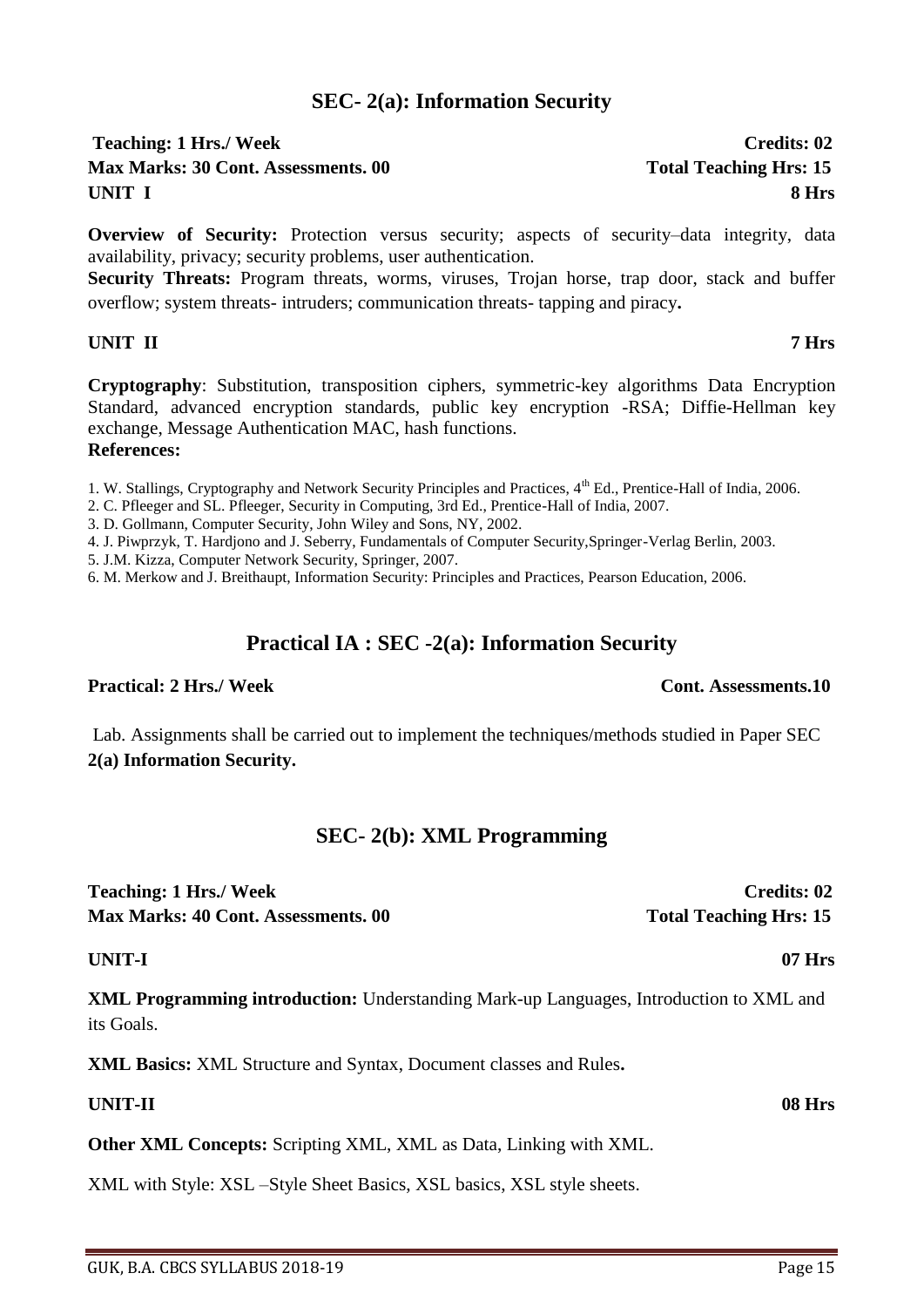### **References:**

- 1. William J. Pardi , XML in action web technology, Microsoft Press, 1999
- 2. Michael J. Young, Step by Step XML , Microsoft Press, 2002
- 3. XML in a Nutshell by Harold, Elliotte Rusty and W. Scott Means. 2004. , 3rd Edition.O'Reilly & Associates. 689 p. ISBN 0596007647.
- 4. Beginning XML by Danny Ayers, Joe Fawcett, and Liam R. E. Quin, 5th Edition,Wrox Publication, January 2012.
- 5. Learning XML by Erik T. Ray O'Reilly Media 1<sup>st</sup> edition 2001.

## **Practical IA : SEC -2(b): XML programming Lab**

### **Practical: 2 Hrs./ Week Cont. Assessments.10**

Lab. Assignments shall be carried out to implement the techniques/methods studied in Paper **SEC 2 (b) XML Programming.**

## **DSE 6(a): Object Oriented Programming in C++**

**Teaching: 4 Hrs./ Week Credits: 04 Max Marks: 80 Cont. Assessments. 20 Total Teaching Hrs: 60 UNIT I 15 Hrs**

**Introduction:** Object Oriented Programming Paradigm, OOP Principles, Advantages of OOP, Silent features of C++ Language, The Structure of a C++ Program, Sample C++ Programs, Execution of a C++ program, Errors, Tokens, Keywords and Identifiers, Constants, Variables, Data types, Operators and Expressions, Selection statements, Iterative Statements, Functions, Arrays, Structures and Unions, Pointers**.** 

### **UNIT II 15 Hrs**

**Classes and Objects:** Class Definition and Access Specifiers Private. Public, Passing Objects as Arguments, Returning Objects from Functions, Arrays of Objects , Arrays as Member Data, Static Member Data, Static Member Functions, Friend Functions, Friend Class, Const Member Functions, Const Objects, this pointer, Nesting of Member Functions Constructors and Destructors: Constructors and their Characteristics, Types of Constructors, Default Constructor, Parameterized Constructors, Copy Constructor, Dynamic Constructor, Destructor and its CharacteristicsOperator Overloading: Syntax of Operator Overloading Function, Overloading Unary operators, Overloading Binary operators, Overloading Array subscript operator [], Overloading Function call Operator () , Overloading new and delete Operators, Overloading operators using Friend Functions, Overloading >> and << operators, Type Casting, Conversion from Basic type to Derived type and Vice-versa Conversion from one Derived type to another Derived type and Vice-versa.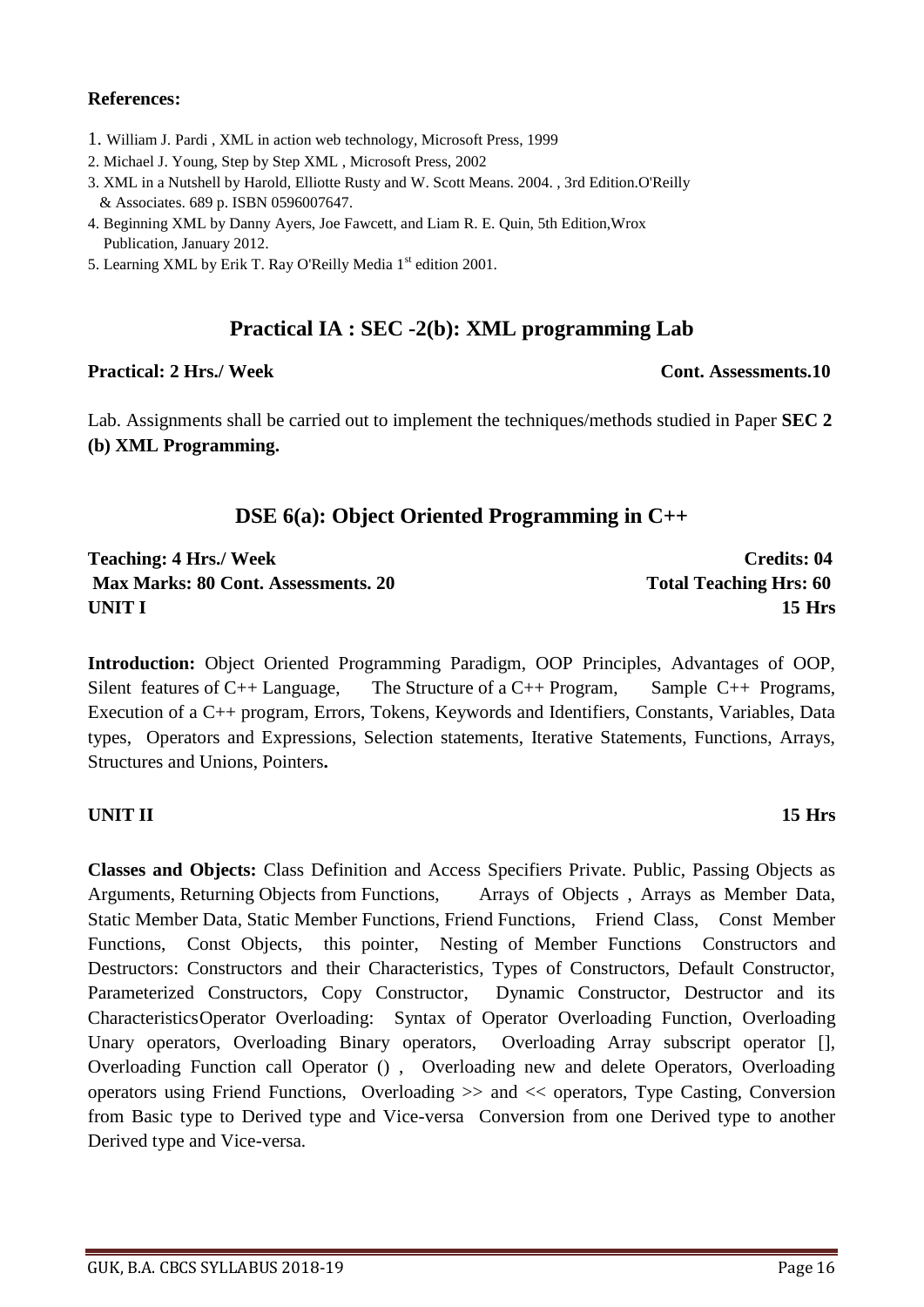### **UNIT III 15 Hrs**

**Inheritance:** Single Level Inheritance, Multiple Inheritance, Multilevel Inheritance, Hierarchical Inheritance, Hybrid Inheritance, Virtual Base Class, Pointer to Objects, Pointers to Derived Classes and Virtual Functions, Pure Virtual Functions and Abstract Class, Constructors and Destructors in Derived Classes, Constructors and Destructors in Multiple Inheritance, Virtual Destructor, Private Inheritance, Protected Inheritance, Containers I/O Streams: Built-in Classes Supporting I/O, Unformatted I/O Operations, Formatting of Outputs, IOS Class Functions and Flags, Manipulators, Built-in Manipulators, User-Defined Manipulators. File Handling: Built-in Classes for File I/O Operations, Types of Data Files (Text Files and Binary Files), Opening and Closing a File, Detecting End of File, Text Files, Character I/O - put(), get() Member Functions, String I/O – The << operator and the getline() Member Function, Mixed Data I/O – The << and >> Operators , Binary Files, Objects I/O – write() and read() Member Functions, Random accessing of a Binary File (seekg(), seekp(), tellg(), tellp() Member Functions), Error Handling During File I/O Operations- fail(), bad(), good(), Command Line Arguments.

### **UNIT-IV 15 Hrs**

**String Handling:** String class and its Constructors. The Assignment Operator. The Extraction Operator >> and the Insertion Operator << , The Relational Operators, Concatenation , Member Functions of String Class. Exception Handling: Exception Handling Mechanism, Throwing in one function and catching in the other, Single Try Block -Multiple Catch Blocks, Catching all exceptions in a single catch block, Rethrowing an Exception, Specification of Exceptions. Templates: Class Templates, Class Templates with Multiple Parameters, Function Templates, Function Templates with Multiple Parameters, Member Function Templates, Overloading Template functions, Non-type Template Arguments.

### **References:**

- 1. M.T. Somashekara, Object Oriented Programming with C++ (2nd Edition), PHI Learning, 2012
- 2. E. Balagurusamy, Object Oriented Programming with C++, McGrawHill Publications,
- 3. Herbert Schildt, C++ The Complete Reference,Tata McGraw Hill Publication.
- 4. Al Stevens,C++ Programming, Wiely Publications. S. B. Lippman& J. Lajoie, C++ Primer, 3rd Edition, Addison Wesley

## **Practical-VI(a): DSE 6(a): Object Oriented Programming in C++ Lab**

**Practical: 4 Hrs./ Week Credits: 02 Max Marks: 40 Cont. Assessments. 10** 

Lab. Assignments shall be carried out to implement the techniques/methods studied in Paper **DSE 6(a) Object Oriented Programming in C++.**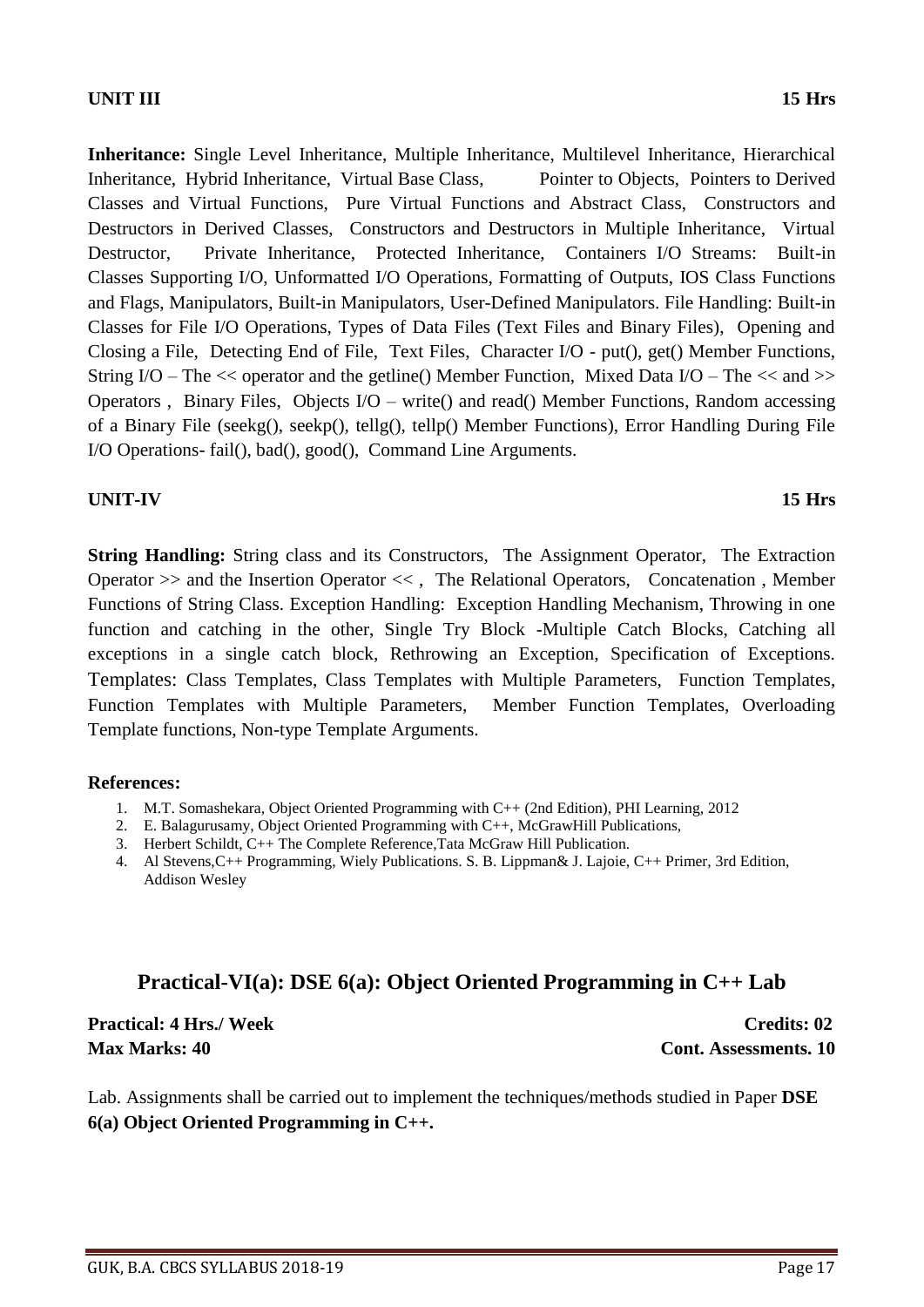# GUK, B.A. CBCS SYLLABUS 2018-19 Page 18

## **DSE 6(b): Java Programming**

## **Teaching: 4 Hrs./ Week Credits: 04**

**Max Marks: 80 Cont. Assessments. 20** Total Teaching Hrs: 60 **UNIT I 15 Hrs**

Introduction to Java - Features of Java - Object Oriented Concepts - Data Types - Variables - Arrays -Operators - Control Statements-Input and output-Scanner and System class-print(),println(), and printf() methods.

### **UNIT II 15 Hrs**

Classes - Objects - Constructors - Overloading method - Access Control - Static and fixed methods -Inner Classes - String Class - Inheritance - Overriding methods - Using super- Abstract class – Type Wrapper classes for primitive types – Auto boxing and auto Unboxing --Recursion.

### **UNIT III 15 Hrs**

GUI components – Common GUI Event types and Listener Interfaces- JoptionPane – JLabel,JTextfield, JButton,JCheckBox,JTextarea, JComboBox, JList, JPannel. – Mouse Event Handling -Adapter Classes- Key Event Handling.

Mouse Event Handling - Adapter Classes- Key Event Handling. Layout Managers – FlowLayout,BorderLayout, GridLayout.- Graphics contexts and graphics objects – color control – font control –Drawing lines, rectangles and ovals –jslider-using menus with frames.

### **UNIT IV 15 Hrs**

Packages - Access Protection - Importing Packages - Interfaces - Exception Handling - Throw and Throws - Thread - Synchronization - Runnable Interface - Inter thread Communication – Multithreading.- file streams-Sequential file , Random file.

### **References:**

- 1. Object Oriented Programming with JAVA, By Dr.M,T.Somashekara, PHI Learning 2017.
- **2.** Programming in Java 2nd Edition by C.Muthu, TMH Publication.
- **3.** Java How to Program by Deitel & Deitel 6 th Edition- PHI Publication 2005..

## **Practical-VI(b): DSE 6(b): Java Programming Lab**

**Practical: 4 Hrs./ Week Credits: 02 Max Marks: 40 Cont. Assessments. 10** 

Lab. Assignments shall be carried out to implement the techniques/methods studied in Paper **DSE 6(b) Java Programming.**